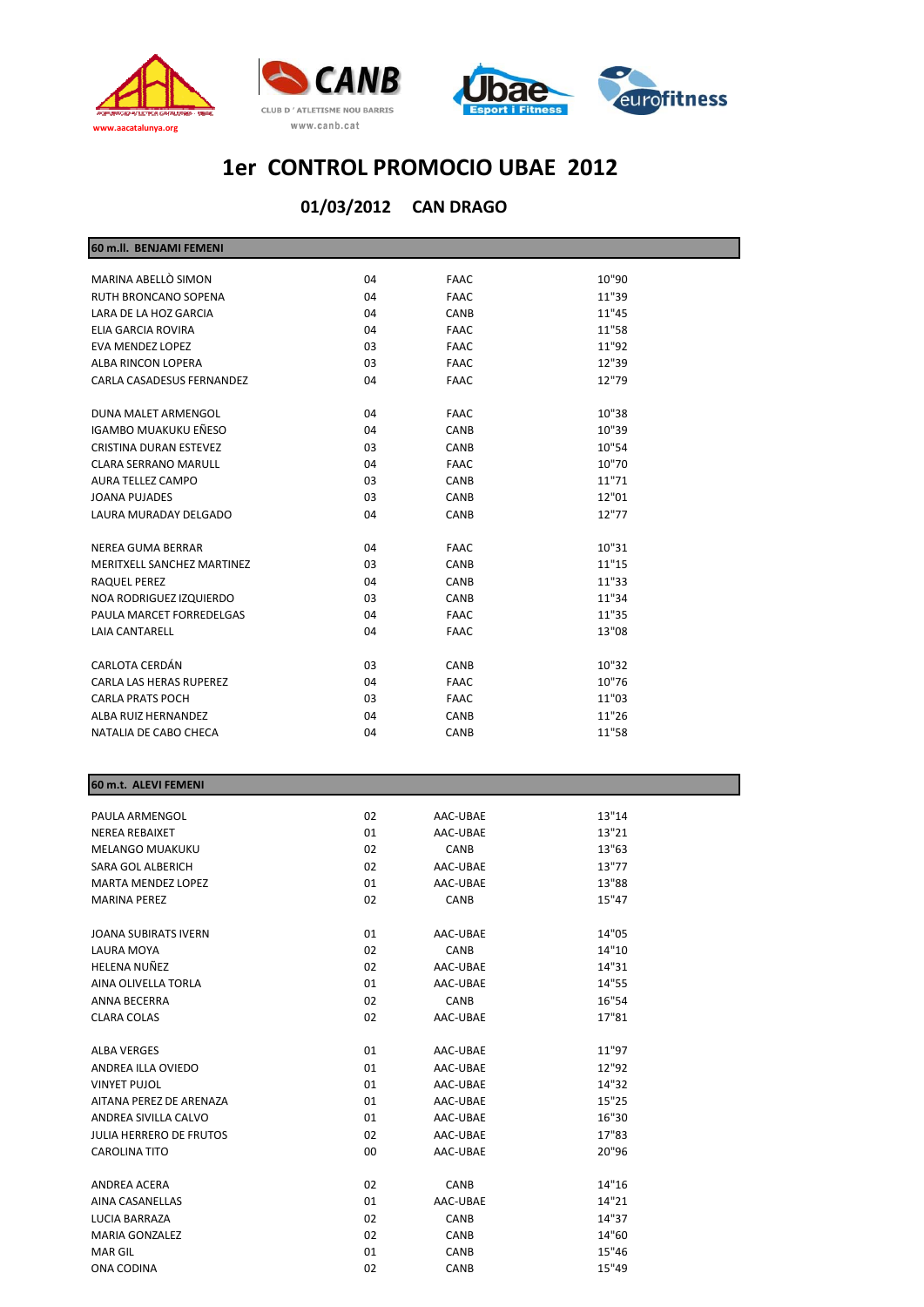





**CAN DRAGO 01/03/2012**

| 600 m.II ALEVI FEMENI          |    |             |         |
|--------------------------------|----|-------------|---------|
|                                |    |             |         |
| <b>ALBA VERGES</b>             | 01 | AAC-UBAE    | 2'03"79 |
| PAULA ARMENGOL                 | 02 | AAC-UBAE    | 2'10"05 |
| <b>NEREA REBAIXET</b>          | 01 | AAC-UBAE    | 2'14"38 |
| LAURA MOYA                     | 02 | <b>CANB</b> | 2'16"99 |
| <b>MARIA GONZALEZ</b>          | 02 | <b>CANB</b> | 2'17"91 |
| ANDREA ILLA OVIEDO             | 01 | AAC-UBAE    | 2'18"36 |
| AITANA PEREZ DE ARENAZA        | 01 | AAC-UBAE    | 2'18"56 |
| ONA CODINA                     | 02 | CANB        | 2'19"05 |
| JOANA SUBIRATS IVERN           | 01 | AAC-UBAE    | 2'19"10 |
| AINA OLIVELLA TORLA            | 01 | AAC-UBAE    | 2'21"82 |
| <b>AINA CASANELLAS</b>         | 01 | AAC-UBAE    | 2'23"72 |
| <b>MARTA MENDEZ LOPEZ</b>      | 01 | AAC-UBAE    | 2'24"83 |
| SARA GOL ALBERICH              | 02 | AAC-UBAE    | 2'26"31 |
| LUCIA BARRAZA                  | 02 | CANB        | 2'27"00 |
| <b>JULIA HERRERO DE FRUTOS</b> | 02 | AAC-UBAE    | 2'27"59 |
| <b>VINYET PUJOL</b>            | 01 | AAC-UBAE    | 2'27"84 |
| <b>MELANGO MUAKUKU</b>         | 02 | <b>CANB</b> | 2'28"82 |
| <b>CLARA COLAS</b>             | 02 | AAC-UBAE    | 2'36"81 |
| ANDREA SIVILLA CALVO           | 01 | AAC-UBAE    | 2'39"18 |
| <b>MARINA PEREZ</b>            | 02 | <b>CANB</b> | 2'44"73 |
| <b>CAROLINA TITO</b>           | 02 | AAC-UBAE    | 3'13"21 |

#### **80 m.t. INFANTIL FEMENI**

| ANGELA PASTOR DIAZ           | 99              | AAC-UBAE | 14"86 |  |
|------------------------------|-----------------|----------|-------|--|
| JULIA FERNANDEZ HERMOSO      | 99              | AAC-UBAE | 14"93 |  |
| CLARA GABALDON GRAU          | 00              | AAC-UBAE | 15"08 |  |
| <b>MARIONA GARCIA ROVIRA</b> | 00 <sup>2</sup> | AAC-UBAE | 16"69 |  |
| ARAMI ROJAS                  | 99              | AAC-UBAE | 17"01 |  |
| <b>MARIA TOLEDO VERACRUZ</b> | 00              | AAC-UBAE | 17"90 |  |
|                              |                 |          |       |  |
| <b>JUDIT CRUZ HERNANDEZ</b>  | 99              | AAC-UBAE | 15"57 |  |
| NURIA SOLSONA SADURNI        | 00              | AAC-UBAE | 16"44 |  |
| ALBA HERNANDEZ DE AROLA      | 00 <sup>2</sup> | AAC-UBAE | 17"19 |  |
| ANDREA CIVERA POCEIRO        | 00 <sup>2</sup> | AAC-UBAE | 17"93 |  |
| <b>LAIA BALCELLS</b>         | 99              | AAC-UBAE | 19"04 |  |
|                              |                 |          |       |  |
| NIRUTA LOPE                  | 99              | AAC-UBAE | 17"53 |  |
| ALEXANDRA CIVERA POCEIRO     | 99              | AAC-UBAE | 17"67 |  |
| ALICIA AGUINALIU             | 00              | AAC-UBAE | 17"88 |  |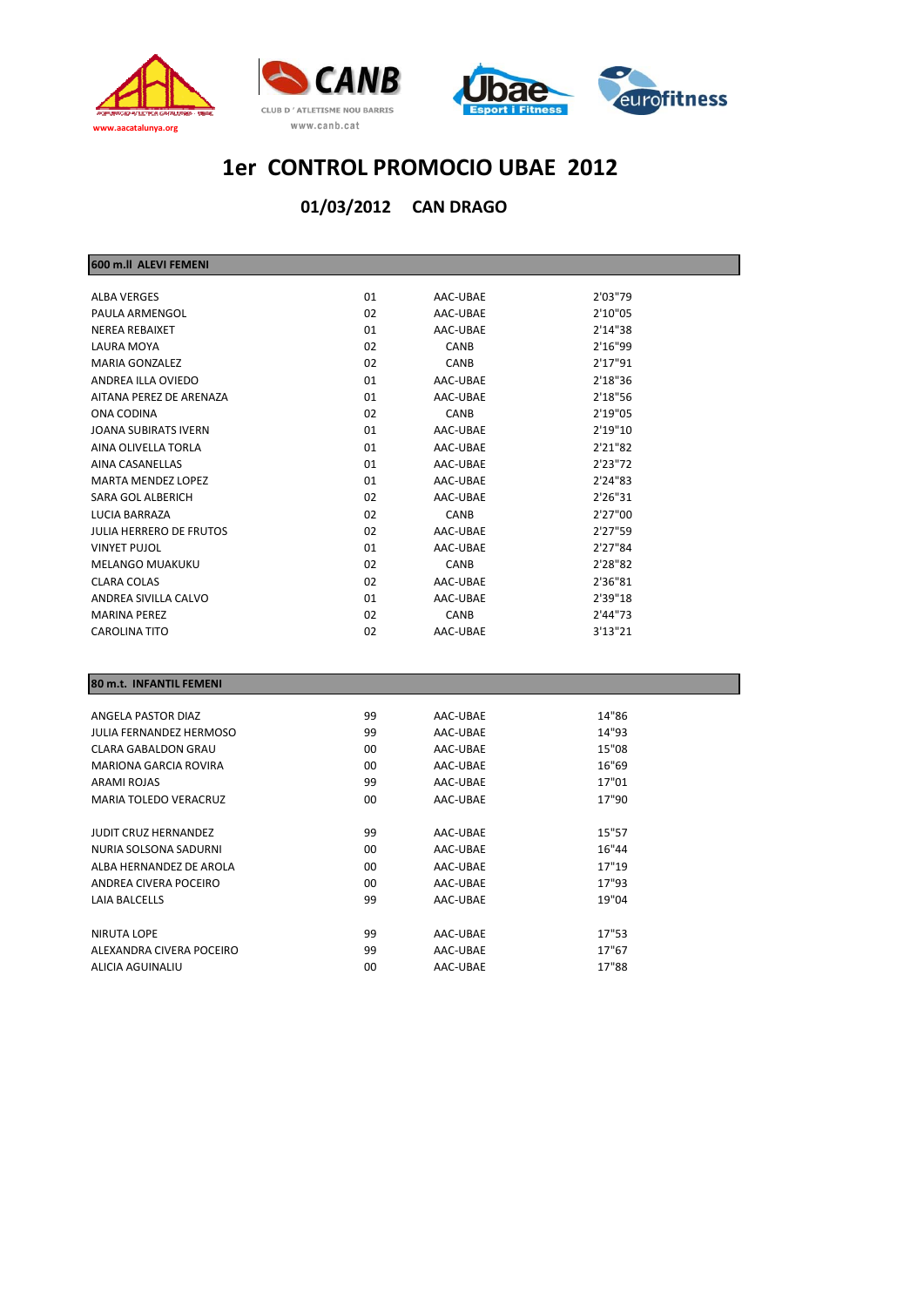



#### **CAN DRAGO 01/03/2012**

| 100 m.ll ABSOLUT FEMENI         |    |                   |                  |
|---------------------------------|----|-------------------|------------------|
|                                 |    |                   | VENT: 0          |
| <b>MAR RAMIREZ FONTANET</b>     | 98 | AAC-UBAE          | 13"24            |
| <b>GEMMA ORTEGA RAMS</b>        | 98 | <b>OLESA</b>      | 13"75            |
| <b>ESTHER RAMIREZ FONTANET</b>  | 98 | AAC-UBAE          | 13"89            |
| ALBA AMAT FERNANDEZ             | 98 | AAC-UBAE          | 13"91            |
| <b>GIOVANNA PINTO GOES</b>      | 98 | AAC-UBAE          | 14"03            |
| LAURA LOPEZ REÑE                | 94 | CANB              | 15"29            |
|                                 |    |                   | VENT: 0          |
| <b>CLAUDIA GIL MARTIN</b>       | 98 | AAC-UBAE          | 14"13            |
| ANDREA YUS FERNANDEZ            | 98 | AAC-UBAE          | 14"22            |
| MIRYAM CARVAJAL PIZARRO         | 94 | <b>UA BARBERA</b> | 14"26            |
| CARLA ROSES COLAS               | 97 | AAC-UBAE          | 14"56            |
| <b>LAURA CAMPO FONS</b>         | 94 | CANB              | 14"82            |
| MIREIA JULIA ROSELL             | 96 | <b>CANB</b>       | 16"24            |
|                                 |    |                   | <b>VENT: 0,2</b> |
| MARIA SALA QUIROGA              | 98 | AAC-UBAE          | 14"58            |
| SARA LOPEZ BAUTISTA DE LISBONA  | 97 | AAC-UBAE          | 14"93            |
| <b>LAIA ARREY CASAS</b>         | 95 | CANB              | 14"99            |
| <b>ARIADNA FONS TRAVER</b>      | 96 | <b>CANB</b>       | 16"08            |
| <b>MARIA VALENCIA MONCUNILL</b> | 95 | CANB              | 16"16            |

#### **200 m.ll. ABSOLUT FEMENI**

#### SUSPESA PER MANCA DE PARTICIPACIO

| 300 m.ll. FEMENI               |    |                       |       |  |
|--------------------------------|----|-----------------------|-------|--|
|                                |    |                       |       |  |
| <b>MAR RAMIREZ FONTANET</b>    | 98 | AAC-UBAE              | 44"51 |  |
| <b>GEMMA ORTEGA RAMS</b>       | 98 | <b>OLESA</b>          | 46"17 |  |
| ANNA GARCIA ROVIRA             | 97 | AAC-UBAE              | 46"22 |  |
| ANDREA MARTIN JIMENEZ          | 97 | AAC-UBAE              | 46"66 |  |
| <b>ESTHER RAMIREZ FONTANET</b> | 98 | AAC-UBAE              | 47"15 |  |
| ALBA AMAT FERNANDEZ            | 98 | AAC-UBAE              | 47"55 |  |
|                                |    |                       |       |  |
| <b>GIOVANNA PINTO GOES</b>     | 98 | AAC-UBAE              | 47"29 |  |
| CARLA ROSES COLAS              | 97 | AAC-UBAE              | 47"63 |  |
| ANDREA YUS FERNANDEZ           | 98 | AAC-UBAE              | 47"90 |  |
| <b>JUDIT MARCH BURGOS</b>      | 95 | <b>CANB</b>           | 49"00 |  |
| ELENA SANTIAGO MERINO          | 98 | <b>ISS-HOSPITALET</b> | 50"04 |  |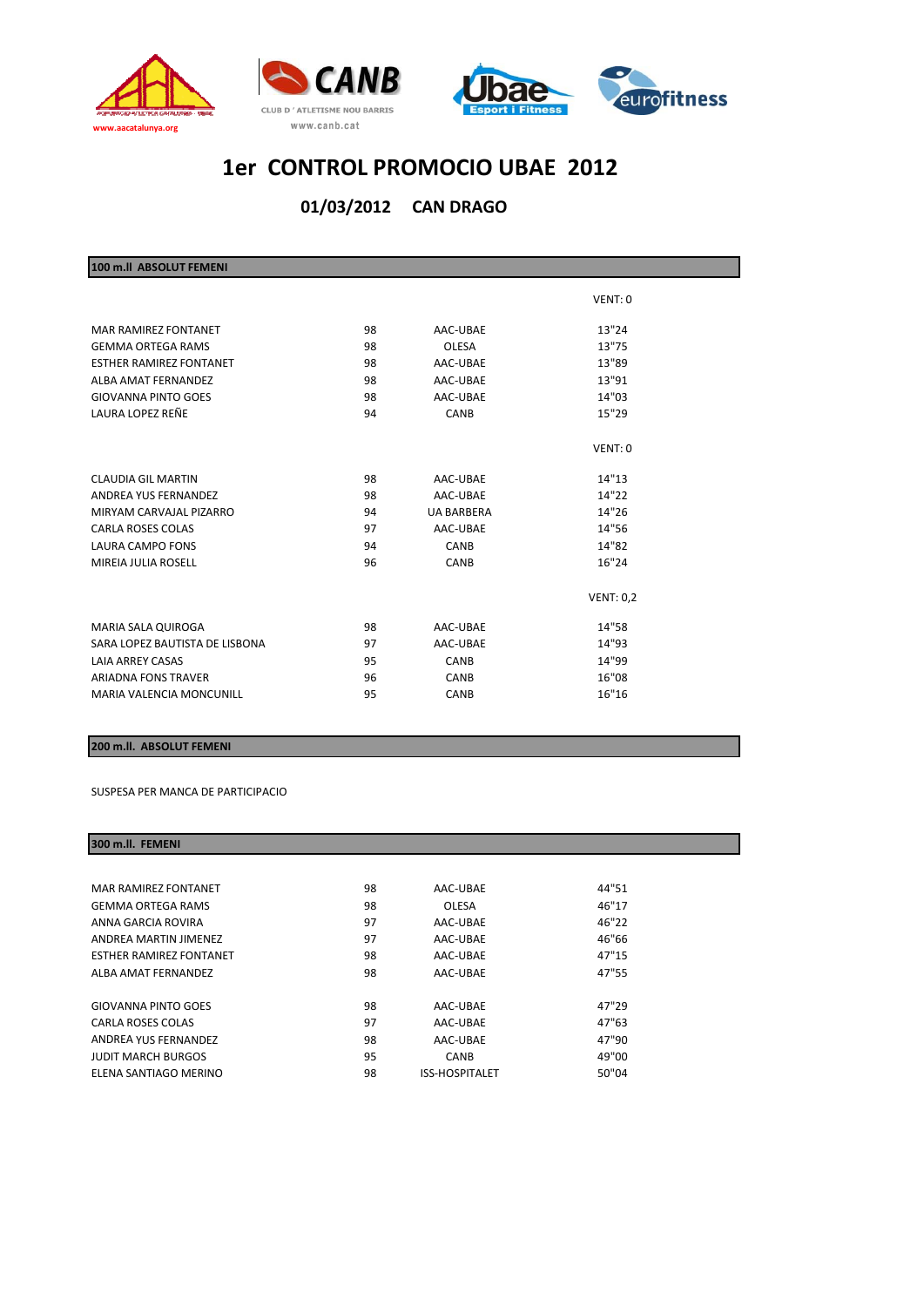





**CAN DRAGO 01/03/2012**

**1000 m.ll. FEMENI**

| <b>GEORGINA GRAU ROSET</b>   | 94 | AAC-UBAE             | 3'07"07  |
|------------------------------|----|----------------------|----------|
| MARTA MESALLES LUPION        | 80 | CANB                 | 3'17''16 |
| ALEXIA CASTILLO LOPEZ        | 78 | LLEIDA               | 3'18"47  |
| <b>FI FNA SANZ SANZ</b>      | 98 | AAC-URAF             | 3'19"84  |
| MARINA GARCIA GONZALEZ       | 97 | AAC-UBAE             | 3'29"26  |
| NURIA VIZCAINO ESTRADA       | 97 | <b>CANALETAS</b>     | 3'30"11  |
| PAULA MARTIN CASTELLSAGUE    | 98 | AAC-UBAE             | 3'34"81  |
| LAURA MUNNE ROCAMORA         | 93 | <b>UGEB</b>          | 3'35"72  |
| DOUAE OUBOUKIR               | 96 | <b>INDEPENDIENTE</b> | 3'52''13 |
|                              |    |                      |          |
| ANGELA PASTOR DIAZ           | 99 | AAC-UBAE             | 3'30"28  |
| <b>MARIONA GARCIA ROVIRA</b> | 00 | AAC-UBAE             | 3'35"88  |
| NIRUTA LOPE                  | 99 | AAC-URAF             | 3'47''62 |
| MARIA TOI FDO VERACRUZ       | n  | AAC-UBAE             | 3'50"59  |
| ALEXANDRA FONS TRAVER        | 99 | <b>CANB</b>          | 3'53"89  |
| AI RA HERNANDEZ AROI A       | 00 | AAC-UBAE             | 3'55''92 |
| ALICIA AGUINALIU             | n  | AAC-URAF             | 4'11"38  |
| ANDREA CIVERA POCEIRO        | 00 | AAC-URAF             | 4'22"27  |
| <b>ANA PALOS MULET</b>       | 00 | CANB                 | 4'32"79  |
|                              |    |                      |          |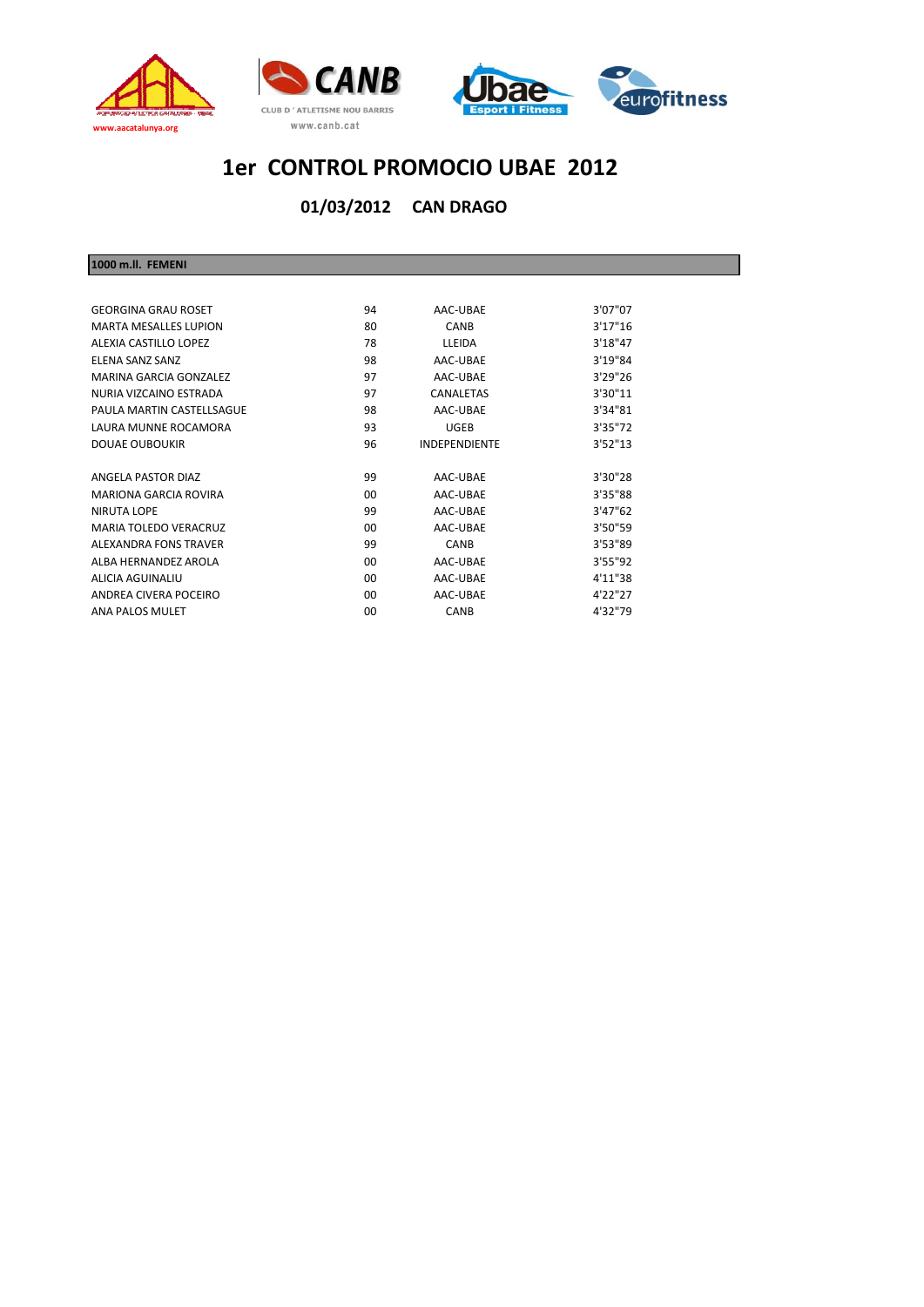





| 60 m.ll. BENJAMI MASCULI |    |                  |       |  |
|--------------------------|----|------------------|-------|--|
| JOAN COMAS MARIN         |    | FAAC-UBAE        | 10'25 |  |
| LLUC RAMADA              |    | FAAC-UBAE        | 10'70 |  |
| ALBERT JIMENEZ           |    | FAAC-UBAE        | 11'20 |  |
| ARNAU GABALDON           | 03 | FAAC-UBAE        | 11'27 |  |
| POL DURAN                |    | FAAC-UBAE        | 11'75 |  |
| <b>GUILLEM JANER</b>     |    | FAAC-UBAE        | 12'41 |  |
|                          |    |                  |       |  |
| <b>JOEL PEREZ</b>        |    | FAAC-UBAE        | 10'43 |  |
| PAU CIVERA               |    | FAAC-UBAE        | 10'72 |  |
| <b>ERIK LORE</b>         |    | FAAC-UBAE        | 11'50 |  |
| ARNAU GONZALEZ           |    | CANB             | 11'72 |  |
| TARIKU BATISTA           |    | FAAC-UBAE        | 12'45 |  |
| <b>HECTOR CONELLOSI</b>  |    | CANB             | 12'73 |  |
| <b>MARC BARBA</b>        |    | INDEPENDENT      | 10'47 |  |
| JAN LARRIBA              |    | FAAC-UBAE        | 11'62 |  |
| ANDREU FERNANDEZ DIAZ    |    | FAAC-UBAE        | 11'91 |  |
| <b>MATEU REINA</b>       |    | CANB             | 11'99 |  |
| <b>MARCEL SELLER</b>     |    | FAAC-UBAE        | 12'40 |  |
| <b>UNAI GUERRERO</b>     |    | CANB             | 13'06 |  |
|                          |    |                  |       |  |
| ANDREU PERELLO           |    | FAAC-UBAE        | 10'42 |  |
| <b>JAUME CELEIRO</b>     |    | FAAC-UBAE        | 10'93 |  |
| ALEX DE LA FUENTE        |    | <b>FAAC-UBAE</b> | 10'96 |  |
| ROC CODINA               |    | <b>CANB</b>      | 12'36 |  |
| <b>JAVIER NICOLAS</b>    |    | FAAC-UBAE        | 10'55 |  |
| <b>IVAN BENITO</b>       |    | CANB             | 10'99 |  |
| <b>JOEL RUIZ</b>         |    | CANB             | 12'00 |  |
| ALEX CUERDA              |    | CANB             | 12'09 |  |
| <b>CARLOS PEREZ</b>      |    | FAAC-UBAE        | 12'35 |  |
| JOEL LUCEA               |    | FAAC-UBAE        | 12'51 |  |
| <b>NAIL RODRIGUEZ</b>    |    | CANB             | 14'90 |  |
|                          |    |                  |       |  |
| 60 m.t. ALEVI MASCULI    |    |                  |       |  |
| DANIEL DE LA HOZ GARCIA  | 01 | CANB             | 13"70 |  |
| AXEL CAÑADELL BERTRAN    | 01 | AAC-UBAE         | 14"28 |  |
| SERGI CAPDEVILA          | 02 | CANB             | 14"72 |  |
| RAUL FERNUS              | 02 | CANB             | 15"36 |  |
| ERIC CRESPO LORENZO      | 02 | CANB             | 16"03 |  |
| JOEL CONEJERO FRECHILLA  | 02 | AAC-UBAE         | 16"17 |  |
| DANI SANTAMARIA          | 01 | CANB             | 12"51 |  |
| POL COMAS MARIN          | 01 | AAC-UBAE         | 14"03 |  |
| PAU HERNANDEZ AROLA      | 02 | AAC-UBAE         | 14"31 |  |
| POL ALBARRAN             | 01 | CANB             | 15"78 |  |
| MARC PEÑA                | 01 | CANB             | 16"45 |  |
| POL CARNE                | 01 | CANB             | 16"67 |  |
| <b>EUGENI MORALES</b>    | 02 | CANB             | 16"89 |  |
|                          |    |                  |       |  |
| SIMON POMBO HILLENIUS    | 01 | AAC-UBAE         | 12"75 |  |
| DAVID PICALLO            | 01 | CANB             | 13"83 |  |
| IVAN NUÑEZ               | 01 | CANB             | 13"98 |  |
| JOEL VEGA VIDAL          | 02 | AAC-UBAE         | 17"54 |  |
| MIGUEL FERNANDEZ         | 01 | CANB             | 12"17 |  |
| ALEX SERRANO MARULL      | 01 | AAC-UBAE         | 12"31 |  |
| CRISTIAN SIVILLA CALVO   | 00 | AAC-UBAE         | 13"16 |  |
| <b>HUGO GIMENO</b>       | 02 | CANB             | 16"74 |  |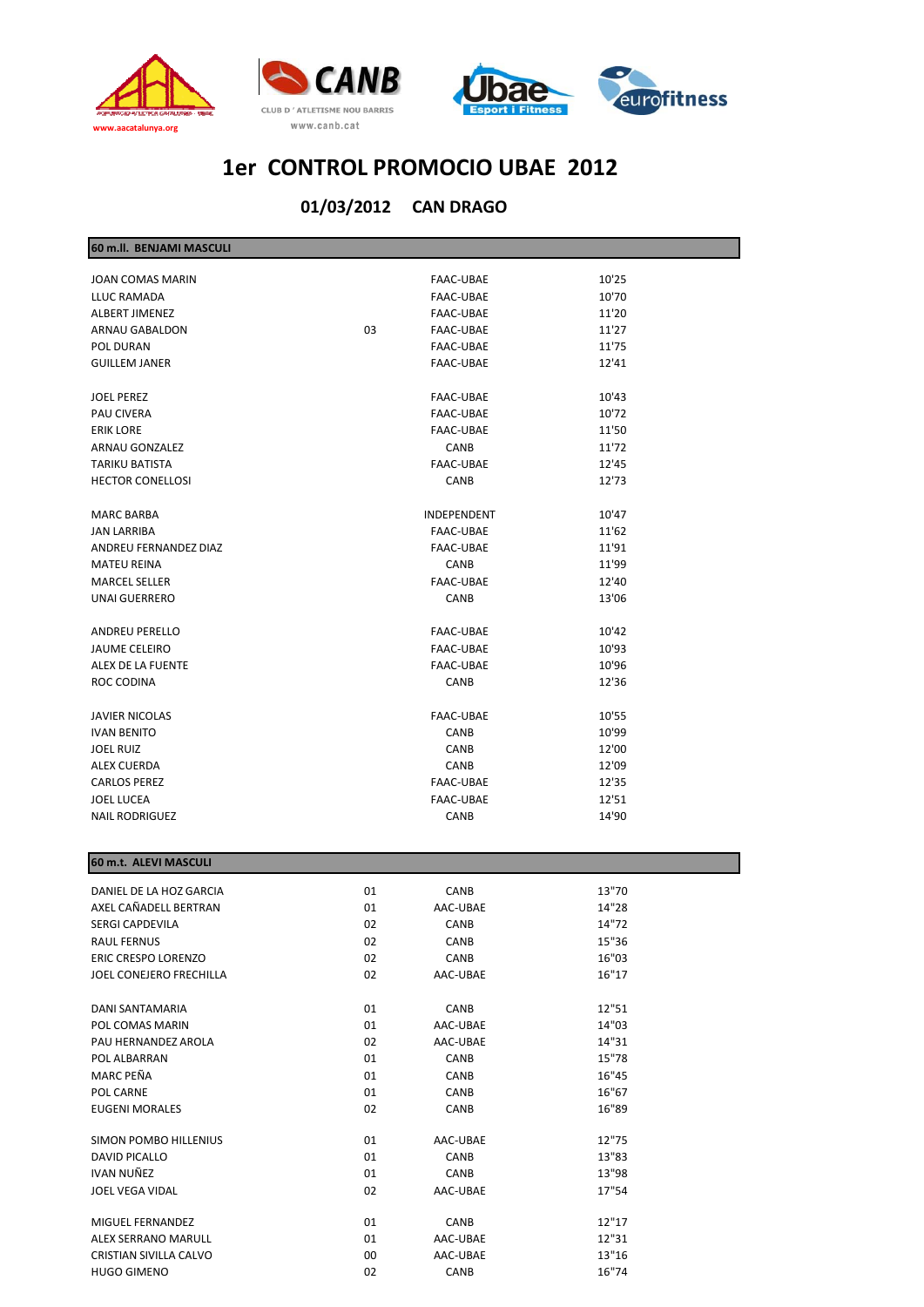



**CAN DRAGO 01/03/2012**

| 01 | <b>CANB</b> | 1'57"21  |  |
|----|-------------|----------|--|
| 01 | AAC-UBAE    | 1'57"41  |  |
| 01 | <b>CANB</b> | 2'09"27  |  |
| 01 | AAC-UBAE    | 2'12''22 |  |
| 01 | AAC-UBAE    | 2'13"92  |  |
| 01 | AAC-UBAE    | 2'14''34 |  |
| 01 | <b>CANB</b> | 2'14"99  |  |
| 02 | <b>CANB</b> | 2'15"86  |  |
| 02 | AAC-UBAE    | 2'26''13 |  |
| 01 | AAC-UBAE    | 2'28"74  |  |
| 02 | AAC-UBAE    | 2'30"73  |  |
| 02 | AAC-UBAE    | 2'31"94  |  |
|    |             | 2'33"67  |  |
|    |             | 2'35"34  |  |
|    |             |          |  |

#### **80 m.t. INFANTIL MASCULI**

**600 m.ll ALEVI MASCULI**

| <b>JOEL MARTIN</b>         | 99             | <b>FAAC-UBAE</b> | 14'72 |
|----------------------------|----------------|------------------|-------|
| <b>MARC MOLINA</b>         | 00             | <b>FAAC-UBAE</b> | 16'73 |
| <b>AARON LAS HERAS</b>     | 00             | <b>FAAC-UBAE</b> | 18'13 |
| <b>DANIEL JIMENEZ</b>      | 0 <sub>0</sub> | <b>FAAC-UBAE</b> | 18'47 |
| <b>CARLOS HERNANDEZ</b>    | 00             | <b>FAAC-UBAE</b> | 18'96 |
| SALIM OLIVE NIETO          | $00 \,$        | <b>FAAC-UBAE</b> | 19'70 |
|                            |                |                  |       |
| <b>IGNASI LOPEZ</b>        | 99             | <b>FAAC-UBAE</b> | 16'46 |
| <b>JORDI JULIA ROSSELL</b> | 00             | CANB             | 17'70 |
| <b>JAN QUEROL</b>          | 99             | <b>FAAC-UBAE</b> | 18'58 |
| <b>GABRIEL POMBO</b>       | 99             | <b>FAAC-UBAE</b> | 19'40 |
| <b>ALBERT GARCIA</b>       | 99             | <b>FAAC-UBAE</b> | 22'29 |
| <b>ALVARO GARCIA</b>       | 99             | <b>FAAC-UBAE</b> | 23'03 |
|                            |                |                  |       |
| <b>JOAN MARTINEZ</b>       | 99             | CANB             | 14'72 |
| PAU ABELLO                 | 99             | <b>FAAC-UBAE</b> | 14'83 |
| DIEGO FRANCO               | 99             | <b>FAAC-UBAE</b> | 16'75 |
| <b>MOLACHAI FREEMAN</b>    | 00             | <b>FAAC-UBAE</b> | 17'09 |
| <b>DENIS GARCIA</b>        | 99             | <b>FAAC-UBAE</b> | 20'10 |
|                            |                |                  |       |
| MARC ESPUÑA                | 99             | CANB             | 16'97 |
| <b>ABDEL BOURKHIS</b>      | 00             | CANB             | 18'81 |
| <b>CRSITIAN ASENJO</b>     | 00             | <b>FAAC-UBAE</b> | 20'19 |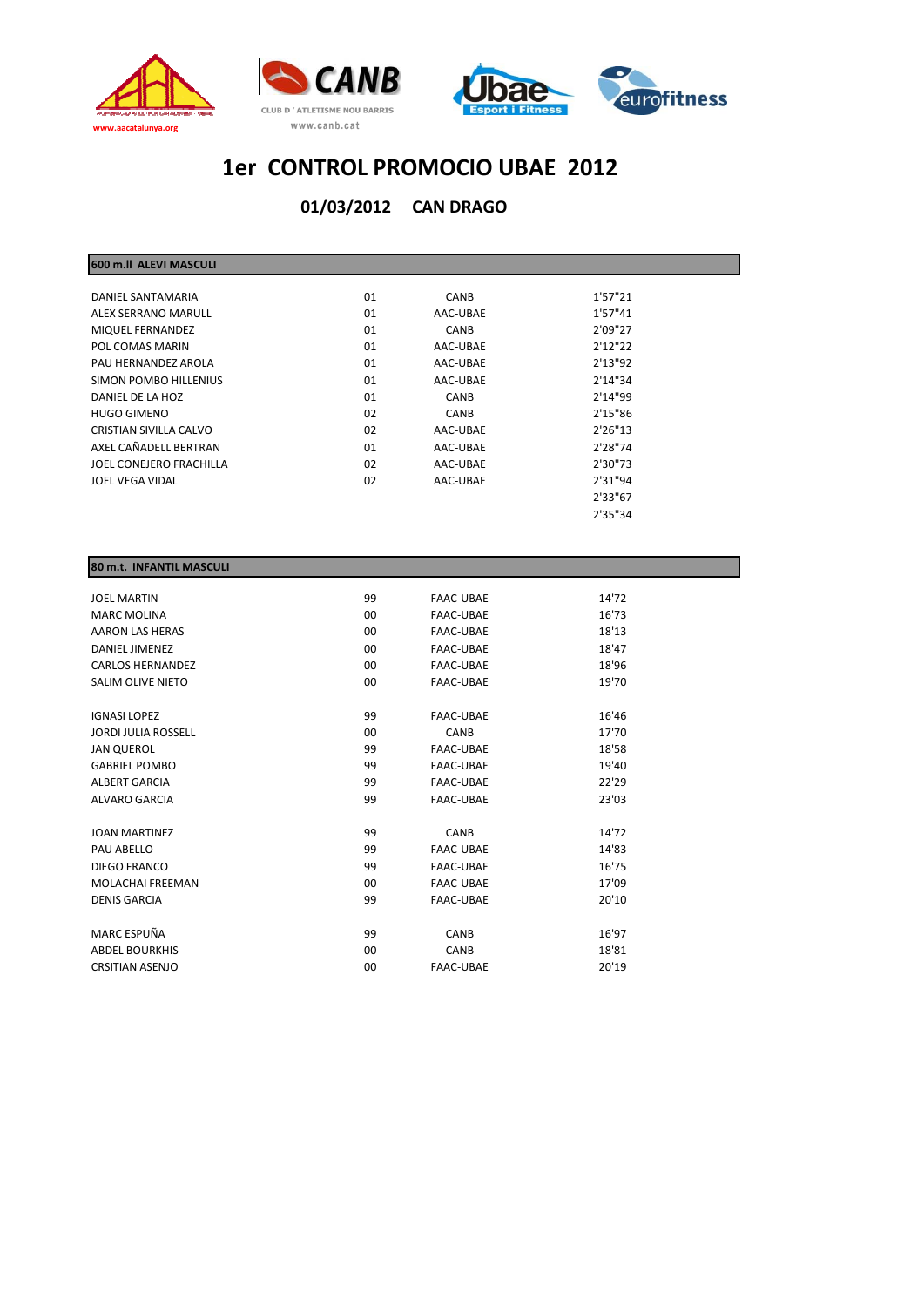



#### **CAN DRAGO 01/03/2012**

| 100 m.ll ABSOLUT MASCULI  |    |                |                  |  |
|---------------------------|----|----------------|------------------|--|
|                           |    |                |                  |  |
|                           |    |                | VENT: 0          |  |
| <b>OMAR ALSHAEB</b>       | 94 | CANB           | 11"41            |  |
| LUIS MILIAN               | 87 | CANB           | 11"72            |  |
| MARÇEL GALLOFRÉ           | 96 | AAC-UBAE       | 12"12            |  |
| <b>GERARD FOSSAS</b>      | 95 | AAC-UBAE       | 12"26            |  |
| SERGIO GOMEZ              | 97 | ISS-HOSPITALET | 12"32            |  |
| <b>GERARD LOPEZ</b>       | 95 | AAC-UBAE       | 12"93            |  |
| FERRAN BATISTE SALA       | 67 | GAVA           | 13"17            |  |
| <b>RAMON GARDCIA</b>      | 98 | CANB           | 13"22            |  |
|                           |    |                | VENT: 0          |  |
| <b>EDGAR BENAVENTE</b>    | 96 | <b>CANB</b>    | 12"75            |  |
| <b>ERIK RODRIGUEZ</b>     | 97 | CANB           | 12"95            |  |
| <b>JORDI CARRASCO</b>     | 97 | CANB           | 13"17            |  |
| <b>MARC MARTINELL</b>     | 97 | CANB           | 13"34            |  |
| <b>ALEX CRESPO</b>        | 97 | <b>CANB</b>    | 14"29            |  |
| <b>CESC FABREGUAT</b>     | 98 | AAC-UBAE       | 14"68            |  |
| <b>JOEL CABRERA</b>       | 95 | <b>CANB</b>    | 17"16            |  |
| DANIEL MOYANO             | 98 | AAC-UBAE       | desq art. 162.7  |  |
|                           |    |                |                  |  |
| 200 m.ll. ABSOLUT MASCULI |    |                |                  |  |
|                           |    |                | <b>VENT: 0,8</b> |  |
| ADAM GRANDE ROBLEDA       | 91 | CANB           | 24"41            |  |
| MARÇEL GALLOFRÉ           | 95 | AAC-UBAE       | 24"50            |  |
| <b>MANEL EGEA RIERA</b>   | 96 | CANOVELLAS     | 25"19            |  |
| <b>RICARD RECIO</b>       | 95 | CANOVELLAS     | 24"77            |  |
|                           |    |                |                  |  |
| 300 m.ll. MASCULI         |    |                |                  |  |
|                           |    |                |                  |  |
| PAU RUBIO                 | 97 | ISS-HOSPITALET | 38"65            |  |
| TAREK ALRIFAI             | 96 | AAC-UBAE       | 38"93            |  |
| PAU VAZQUEZ               | 97 | <b>UGEB</b>    | 42"14            |  |
| <b>MARC MARTINELL</b>     | 97 | CANB           | 43"38            |  |
| <b>RAMON GARCIA</b>       | 97 | CANB           | 46"03            |  |

ALEX CRESPO 97 CANB 49"12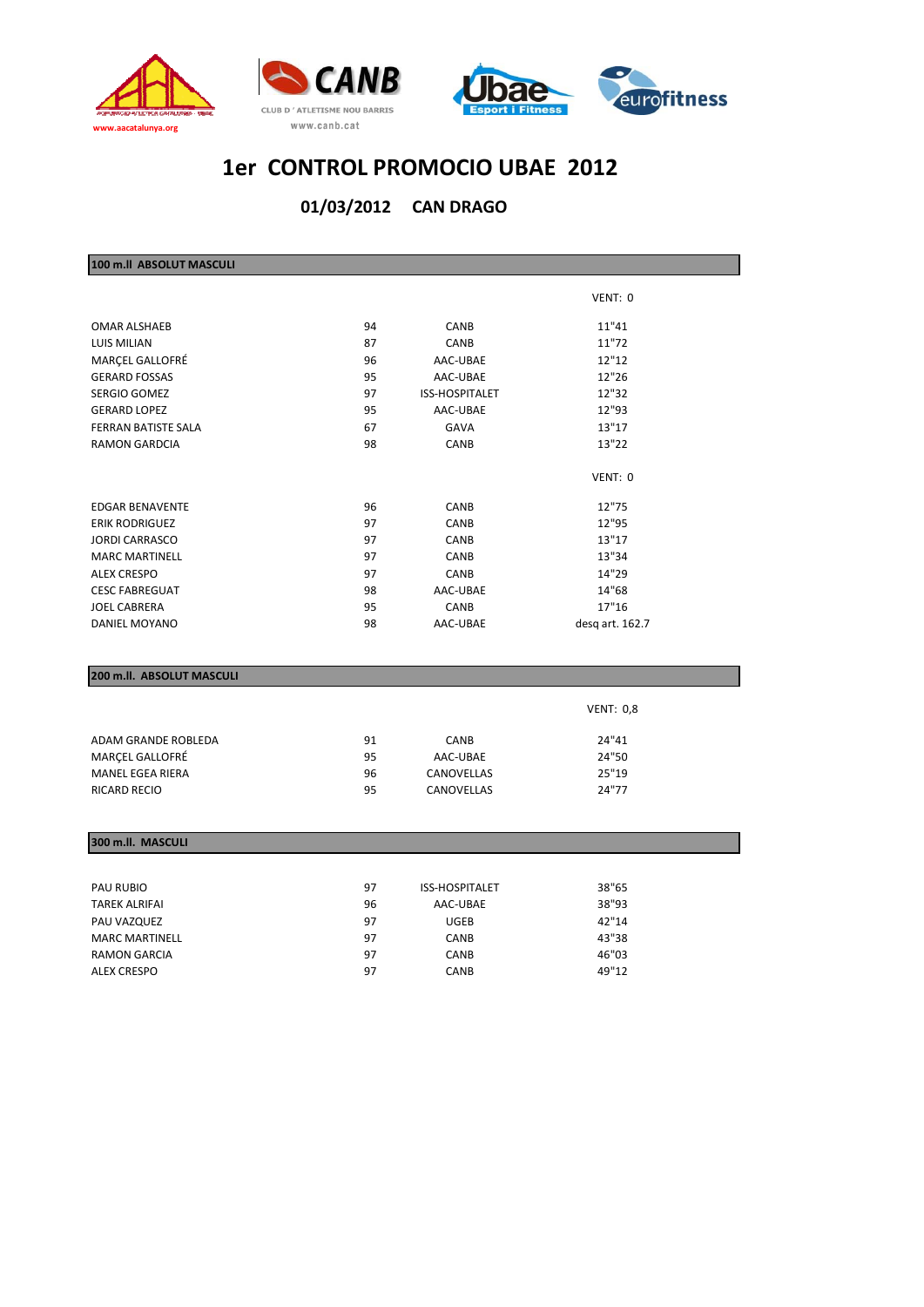

**1000 m.ll. MASCULI**





## **1er CONTROL PROMOCIO UBAE 2012**

| <b>1000 m.ii. MASCULI</b>   |    |                       |         |
|-----------------------------|----|-----------------------|---------|
| <b>DANIEL ABATE</b>         | 94 | AAC-UBAE              | 2'31"83 |
| <b>MARC FERRES</b>          | 91 | AAC-UBAE              | 2'35"89 |
| <b>BRU TRABAL</b>           | 93 | AAC-UBAE              | 2'36"17 |
| <b>DANIEL GALLARDO</b>      | 94 | CANB                  | 2'39"32 |
| <b>RAMON GARCIA</b>         | 95 | AAC-UBAE              | 2'40"27 |
| ALBERT LOPEZ                | 70 | <b>LLUISOS</b>        | 2'40"90 |
| POL ROVIROSA                | 94 | AAC-UBAE              | 2'41"33 |
| <b>JOSE ALBERTO HERRERA</b> | 94 | CANB                  | 2'45"13 |
| <b>MANEL EGEA</b>           | 96 | CANOVELLES            | 2'48"03 |
| <b>TAREK ALRIFAI</b>        | 96 | AAC-UBAE              | 2'49"70 |
| GERMAN MUÑOZ                | 91 | CANB                  | 2'50"18 |
| POL BAYEN                   | 95 | AAC-UBAE              | 2'50"75 |
| <b>GUAMIS CEREZO</b>        | 76 | LLEIDA                | 2'51"87 |
| DAVID MOLINA RUIZ           | 76 | <b>FACVAC</b>         | 2'53"35 |
| RUBEN GOMEZ GARCIA          | 99 | <b>ISS-HOSPITALET</b> | 3'09"49 |
| <b>JORDI CARRASCO</b>       | 97 | CANB                  | 3'17"91 |
| <b>CARLOS CHAPARRO</b>      | 97 | ISS-HOSPITALET        | 4'14"24 |
|                             |    |                       |         |
| JOSEP XAVIER NIN            | 61 | CANB                  | 2'52"31 |
| ELOI PUNSOTA                | 93 | CANB                  | 2'52"45 |
| <b>JOSE SANPEDRO</b>        | 82 | CANB                  | 2'54"19 |
| <b>ERNEST SANZ</b>          | 81 | <b>INDEPENDENT</b>    | 2'54"79 |
| ALEIX CABANCH               | 97 | AAC-UBAE              | 3'02"47 |
| RAUL MORENO GONZALEZ        | 97 | AAC-UBAE              | 3'05"18 |
| <b>NELSON MIRANDA</b>       | 91 | CANB                  | 3'05"74 |
| POL BLAS                    | 95 | CANB                  | 3'10"90 |
| <b>EDUARDO INES BARRIOS</b> | 54 | CANB                  | 3'11"69 |
| PABLO OCHOA                 | 79 | CANB                  | 3'11"92 |
| <b>JUAN JOSE ARSILA</b>     | 98 | AAC-UBAE              | 3'13"56 |
| <b>GERARDO GUERRA</b>       | 95 | CANB                  | 3'14"42 |
| RICARD RECIO                |    |                       | 3'27"43 |
| ORIOL MARCO                 | 98 | AAC-UBAE              | 3'28"23 |
| <b>GERARD RECIO</b>         | 99 | CANOVELLAS            | 3'28"94 |
|                             |    |                       |         |
| AARON LAS HERAS             | 00 | AAC-UBAE              | 3'13"31 |
| SAKARIAS OUTIR              | 99 | INDEPENDENT           | 3'19"70 |
| JORDI JULIA ROSSELL         | 00 | <b>CANB</b>           | 3'20"59 |
| DANIEL JIMENEZ              | 00 | AAC-UBAE              | 3'23"09 |
| JOAN QUEROL                 | 99 | AAC-UBAE              | 3'24"29 |
| <b>IGNASI LOPEZ</b>         | 99 | AAC-UBAE              | 3'25"04 |
| <b>MARC MOLINA</b>          | 00 | AAC-UBAE              | 3'25"64 |
| <b>DIEGO AGUERRI</b>        | 98 | AAC-UBAE              | 3'28"63 |
| <b>DOURKHIS</b>             | 00 | CANB                  | 3'33"92 |
| <b>DENIS GARCIA</b>         | 00 | AAC-UBAE              | 3'40"90 |
| <b>OSCAR MONTEJO</b>        | 00 | CANB                  | 3'42"64 |
| MALAKAI FREEMAN             | 99 | AAC-UBAE              | 3'43"02 |
| <b>CRISTIAN ASENJO</b>      | 99 | AAC-UBAE              | 3'44"39 |
| <b>GABRIEL POMBO</b>        | 99 | AAC-UBAE              | 3'45"66 |
| <b>ALVARO GARCIA</b>        | 99 | AAC-UBAE              | 3'47"86 |
| <b>CARLOS HERNADEZ</b>      | 00 | AAC-UBAE              | 3'52"27 |
| <b>ALBERT GARCIA</b>        | 99 | AAC-UBAE              | 3'58"53 |
| <b>JOEL MARSAL</b>          | 00 | CANB                  | 3'59"70 |
| RICARD MARSAL               | 99 | CANB                  | 4'00"92 |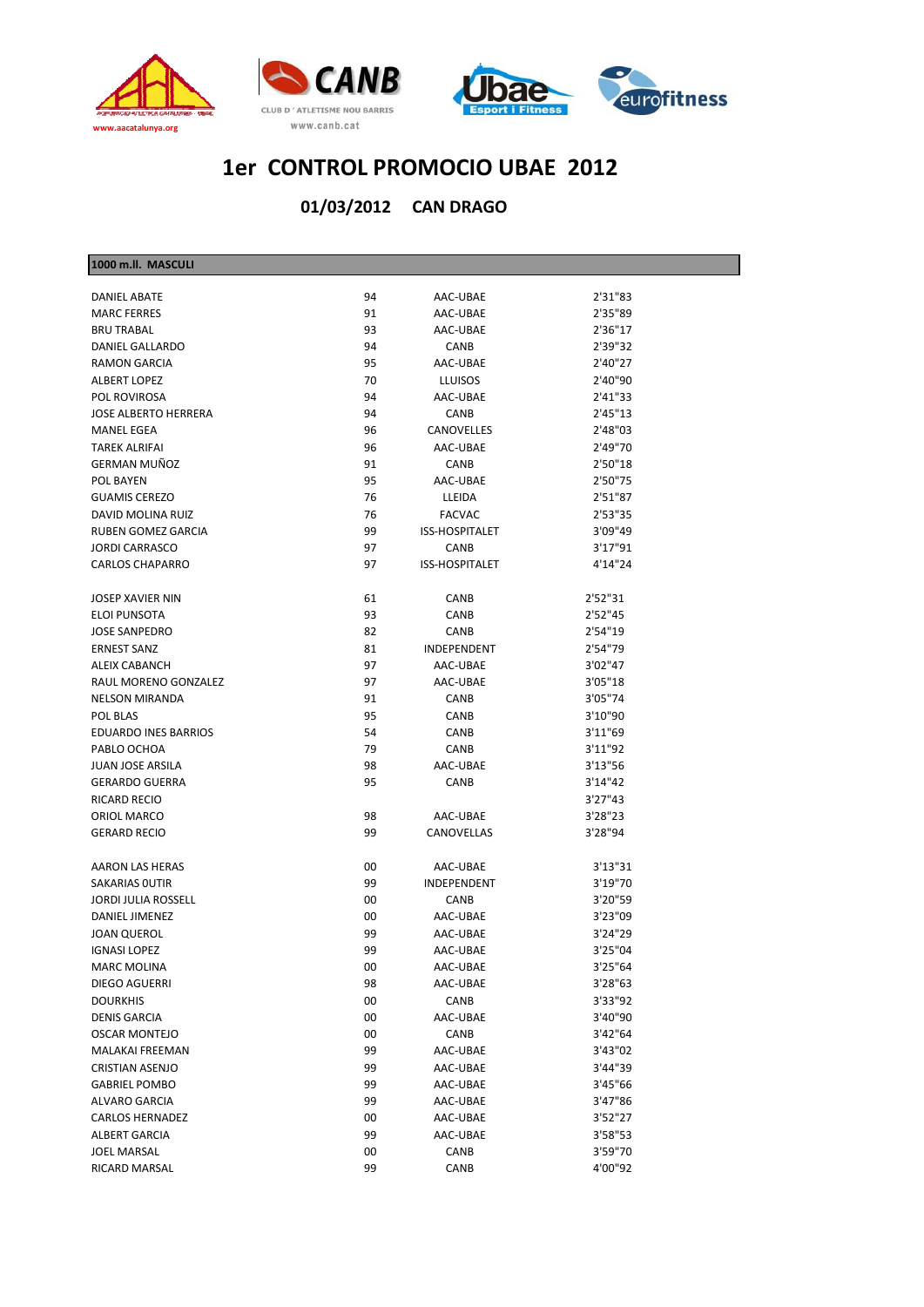







**CAN DRAGO 01/03/2012**

|              | ALCADA BENJAMI FEMENI                            |          |                   | 0.75                     | 0.80             | 0.85           | 0.90           | 0.95             | 1.00  | 1.03 | 1.05        |  |  | Marca |
|--------------|--------------------------------------------------|----------|-------------------|--------------------------|------------------|----------------|----------------|------------------|-------|------|-------------|--|--|-------|
|              |                                                  |          |                   |                          |                  |                |                |                  |       |      |             |  |  |       |
| $\mathbf{1}$ | <b>CLARA SERRANO MARULL</b>                      | 03       | AAC-UBAE          | 0                        | $\mathbf 0$      | 0              | 0              | 0                | 0     |      | X X O X X X |  |  | 1.03  |
| 2            | NEREA GUMA BERRAR                                | 04       | AAC-UBAE          | $\mathbf 0$              | $\pmb{0}$        | $\pmb{0}$      | $\pmb{0}$      | 0                | X X X |      |             |  |  | 0.95  |
| 3            | CLARA LAS HERAS RUPEREZ                          | 03       | AAC-UBAE          | $\mathbf 0$              | $\pmb{0}$        | X <sub>0</sub> | $\mathbf 0$    | X X O X X X      |       |      |             |  |  | 0.95  |
| 4            | <b>MERITXELL SANCHEZ</b>                         | 03       | CANB              | 0                        | $\pmb{0}$        | X X O          | X <sub>0</sub> | X X O X X X      |       |      |             |  |  | 0.95  |
| 5            | AURA TELLEZ CAMPO                                | 03       | CANB              | 0                        | $\mathbf 0$      | 0              | 0              | x x x            |       |      |             |  |  | 0.90  |
| 5            | CARLOTA CERDAN PEREZ                             | 03       | CANB              | 0                        | $\mathbf 0$      | 0              | 0              | x x x            |       |      |             |  |  | 0.90  |
| 7            | <b>IGAMBO MUAKUMU</b>                            | 04       | CANB              | $\mathbf 0$              | $\bf 0$          | X <sub>0</sub> | 0              | X X X            |       |      |             |  |  | 0.90  |
| 8            | NOA RODRIGUEZ IZQUIERDO                          | 03       | CANB              | $\mathbf 0$              | $\pmb{0}$        | $\pmb{0}$      | X <sub>0</sub> | X X X            |       |      |             |  |  | 0.90  |
| 9            | MARINA ABELLO SIMON                              | 04       | AAC-UBAE          | $\mathbf 0$              | $\mathbf 0$      | X 0            | X O            |                  |       |      |             |  |  | 0.90  |
| 10           | EVA MENDEZ LOPEZ                                 | 03       | AAC-UBAE          | 0                        | 0                | 0              | X X X          |                  |       |      |             |  |  | 0.85  |
| 10           | CRISTINA DURAN ESTEVE                            | 03       | CANB              | 0                        | $\mathbf 0$      | 0              | X X X          |                  |       |      |             |  |  | 0.85  |
| 12           | LARA DE LA HOZ GARCIA                            | 04       | CANB              | $\mathbf 0$              | X <sub>0</sub>   | $\pmb{0}$      | X X X          |                  |       |      |             |  |  | 0.85  |
| 12           | DUNA MALET ARMENGOL<br><b>ELIA GARCIA ROVIRA</b> | 03<br>04 | AAC-UBAE          | X <sub>0</sub>           | $\mathbf 0$      | $\pmb{0}$      | X X X          |                  |       |      |             |  |  | 0.85  |
| 14           |                                                  |          | AAC-UBAE          | 0                        | $\mathbf 0$      | X 0            | X X            |                  |       |      |             |  |  | 0.85  |
| 15           | LAIA CANTARELL                                   | 04       | AAC-UBAE          | 0                        | X X O X O        |                | X X X          |                  |       |      |             |  |  | 0.85  |
| 16           | RUTH BRONCANO SOPENA                             | 04       | AAC-UBAE          | $\mathbf 0$              | 0                | X X X          |                |                  |       |      |             |  |  | 0.80  |
| 17           | <b>CLARA PRATS POCH</b>                          | 03       | AAC-UBAE          | 0                        | X <sub>0</sub>   | X X X          |                |                  |       |      |             |  |  | 0.80  |
| 17           | RAQUEL CERDAN PEREZ                              | 04       | CANB              | $\mathbf 0$              | X <sub>0</sub>   | X X X          |                |                  |       |      |             |  |  | 0.80  |
| 19           | ALBA RINCON LOPERA                               | 03       | AAC-UBAE          | X <sub>0</sub>           | X 0              | X X X          |                |                  |       |      |             |  |  | 0.80  |
| 20           | NATALIA DE CABO CHECA                            | 04       | CANB              | $\Omega$                 | X X 0 X X X      |                |                |                  |       |      |             |  |  | 0.80  |
| 20           | CARLA CASADESUS FERNANDEZ                        | 03       | AAC-UBAE          | $\mathbf 0$              | X X O X X X      |                |                |                  |       |      |             |  |  | 0.80  |
| 22           | JOANA PUJADES                                    | 04       | CANB              | X <sub>0</sub>           | X X X            |                |                |                  |       |      |             |  |  | 0.75  |
| 23           | <b>PAULA MARCET</b>                              | 04       | AAC-UBAE          | X X O                    |                  |                |                |                  |       |      |             |  |  | 0.75  |
|              | <b>ALCADA ALEVI FEMENI</b>                       |          |                   | 1.00                     | 1.05             | 1.10           | 1.15           | 1.15             | 1.20  | 1.23 |             |  |  | Marca |
|              |                                                  |          |                   |                          |                  |                |                |                  |       |      |             |  |  |       |
| $\mathbf{1}$ | NEREA RABAIXET TORTOSA                           | 01       | AAC-UBAE          | 0                        | 0                | 0              |                | <b>XXOXXOXXX</b> |       |      |             |  |  | 1.20  |
| 2            | <b>MELANGO MUAKUKU</b>                           | 02       | CANB              | $\mathbf 0$              | X 0              | 0              | X X X          |                  |       |      |             |  |  | 1.10  |
| 3            | MARTA MENDEZ LOPEZ                               | 01       | AAC-UBAE          | $\mathbf 0$              | X <sub>0</sub>   |                |                |                  |       |      |             |  |  | 1.05  |
| 3            | <b>ALBA VERGES PEREZ</b>                         | 01       | AAC-UBAE          | $\Omega$                 | X <sub>0</sub>   |                |                |                  |       |      |             |  |  | 1.05  |
| 5            | JOANA SUBIRATS IVERN                             | 01       | AAC-UBAE          | 0                        | X X X            |                |                |                  |       |      |             |  |  | 1.00  |
| 5            | PAULA ARMENGOL PARRA                             | 02       | AAC-UBAE          | $\mathbf 0$              | X X X            |                |                |                  |       |      |             |  |  | 1.00  |
| 5            | ANDREA SIVILLA CALVO                             | 01       | AAC-UBAE          | $\mathbf 0$              | X X X            |                |                |                  |       |      |             |  |  | 1.00  |
| 8            | ANDREA ILLA OVIEDO                               | 01       | AAC-UBAE          | X <sub>0</sub>           | X X X            |                |                |                  |       |      |             |  |  | 1.00  |
| 8            | LAURA MOYA MATACHANA                             | 02       | CANB              | X 0                      | X X X            |                |                |                  |       |      |             |  |  | 1.00  |
| 10           | AINA CASANELLAS                                  | 01       | AAC-UBAE          | X X O                    | X X X            |                |                |                  |       |      |             |  |  | 1.00  |
|              | ANNA BECERRA CEJUDO                              | 02       | CANB              | X X X                    |                  |                |                |                  |       |      |             |  |  |       |
|              | AITANA PEREZ DE ARENAZA GARCIA                   | 01       | AAC-UBAE          | X X X                    |                  |                |                |                  |       |      |             |  |  |       |
|              | SARA GOL ALBERICH                                | 02       | AAC-UBAE          | X X                      |                  |                |                |                  |       |      |             |  |  |       |
|              | AINA OLIVELLA TORLA                              | 01       | AAC-UBAE          | X X X                    |                  |                |                |                  |       |      |             |  |  |       |
|              | VINYET PUJOL                                     | 01       | AAC-UBAE          | X X X                    |                  |                |                |                  |       |      |             |  |  |       |
|              | LUCIA BARRAZA LOPEZ                              | 02       | CANB              | X X X                    |                  |                |                |                  |       |      |             |  |  |       |
|              | MARIA GONZALEZ GONZALEZ                          | 03       | CANB              | X X X                    |                  |                |                |                  |       |      |             |  |  |       |
|              | MAR GIL FRANCONETI                               | 01       | CANB              | X X X                    |                  |                |                |                  |       |      |             |  |  |       |
|              | ONA CODINA ROVIRA                                | 02       | CANB              | x x x                    |                  |                |                |                  |       |      |             |  |  |       |
|              | HELENA NUÑEZ                                     | 01       | AAC-UBAE          | X X X                    |                  |                |                |                  |       |      |             |  |  |       |
|              | CLARA COLAS                                      | 02       | AAC-UBAE          | X X X                    |                  |                |                |                  |       |      |             |  |  |       |
|              | CAROLINA TITO GARZON                             | 01       | AAC-UBAE          | X X X                    |                  |                |                |                  |       |      |             |  |  |       |
|              | JULIA HERRERO DE FRUTOS                          | 02       | AAC-UBAE          | X X X                    |                  |                |                |                  |       |      |             |  |  |       |
|              |                                                  |          |                   |                          |                  |                |                |                  |       |      |             |  |  |       |
|              | ALÇADA CADET FEMENI                              |          |                   |                          | $1.20$ 1.25 1.30 |                |                |                  |       |      |             |  |  | Marca |
| $\mathbf{1}$ | <b>CLAUDIA GIL MARTIN</b>                        | 98       | AAC-UBAE          | $X$ 0                    | X X X            |                |                |                  |       |      |             |  |  | 1.20  |
| $\mathbf{1}$ | MARIA SALA QUIROGA                               | 98       | AAC-UBAE          | $X$ 0                    | X X X            |                |                |                  |       |      |             |  |  | 1.20  |
|              | SARA LOPEZ BAUTISTA DE LISBOZA                   | 97       | AAC-UBAE          | X X X                    |                  |                |                |                  |       |      |             |  |  |       |
|              |                                                  |          |                   |                          |                  |                |                |                  |       |      |             |  |  |       |
|              | PERXA FEMENINA                                   |          |                   | 2.00                     | 2.20             | 2.40           | 2.60           | 2.80             | 3.00  | 3.10 |             |  |  | Marca |
| 1            | AINTZANE CASTARLENAS MARTINEZ                    |          | 97 ISS-HOSPITALET |                          |                  | X O            | 0              | X X O X X X      |       |      |             |  |  | 2.80  |
| 2            | <b>BET GRIFOL BOHERA</b>                         |          | 96 ISS-HOSPITALET |                          |                  |                | $\mathbf 0$    | x x x            |       |      |             |  |  | 2.60  |
| 3            | TABITA VICENÇ SALOMON                            |          | 96 ISS-HOSPITALET | $\overline{\phantom{a}}$ | $\mathsf 0$      | 0              | X X X          |                  |       |      |             |  |  | 2.40  |

 MARIA BALLART VERNET 99 AAC‐UBAE X 0 0 0 X X X 2.40 CLAUDIA TERES VILALTA 98 AAC‐UBAE X 0 X X X 2.00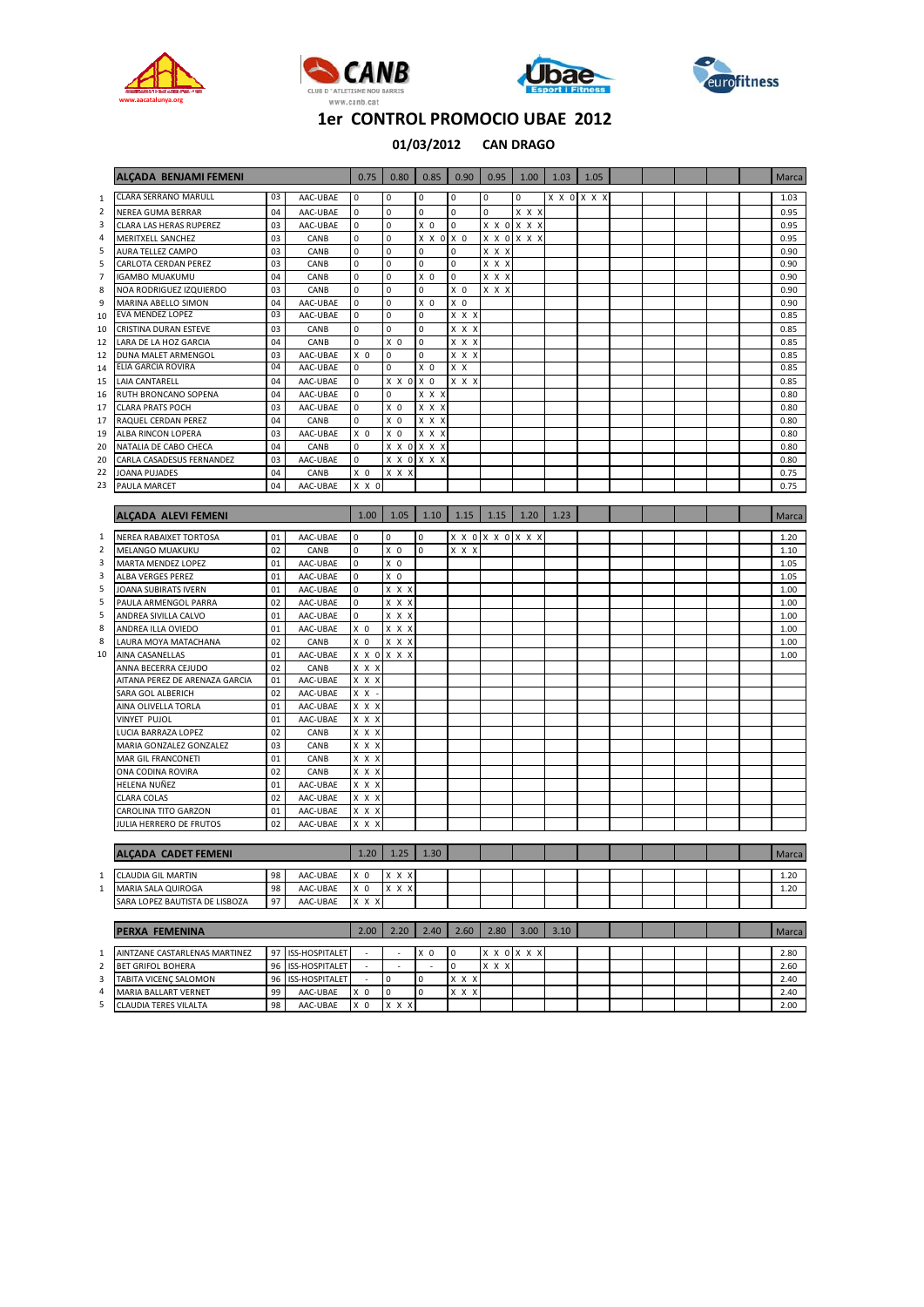







|                | ALCADA BENJAMI MASCULI             |                |                  | 0.75                       | 0.80                                         | 0.85           | 0.90           | 0.95           | 1.00              | 1.05        | 1.10  |      |             |  | Marca        |
|----------------|------------------------------------|----------------|------------------|----------------------------|----------------------------------------------|----------------|----------------|----------------|-------------------|-------------|-------|------|-------------|--|--------------|
| $\mathbf{1}$   | JOAN COMAS MARIN                   | 03             | AAC-UBAE         | $\pmb{0}$                  | $\pmb{0}$                                    | $\mathsf 0$    | $\mathbf 0$    | 0              | $\mathbf 0$       | $\mathbf 0$ | X X X |      |             |  | 1,05         |
| $\,1\,$        | PAU CIVERA POCEIRO                 | 03             | AAC-UBAE         | 0                          | $\mathbf 0$                                  | 0              | $\pmb{0}$      | 0              | 0                 | $\mathbf 0$ | x x x |      |             |  | 1,05         |
| 3              | <b>JAVIER NICOLAS</b>              | 03             | AAC-UBAE         | $\pmb{0}$                  | $X$ 0                                        | $\pmb{0}$      | $\pmb{0}$      | X <sub>0</sub> | $X$ 0             | X X X       |       |      |             |  | 1,00         |
| 4              | LLUC RAMADA MUÑOZ                  | 03             | AAC-UBAE         | 0                          | $\pmb{0}$                                    | 0              | 0              |                | X X 0 X X 0 X X X |             |       |      |             |  | 1,00         |
| 4              | JOEL PEREZ RODGRIGUEZ              | 03             | AAC-UBAE         | 0                          | 0                                            | X X O          | $\mathbf 0$    | $X$ 0          | X X O             | X X X       |       |      |             |  | 1,00         |
| 6              | <b>IVAN BENITO ARILLA</b>          | 03             | CANB             | 0                          | $\pmb{0}$                                    | 0              | X X O X O      |                | X X X             |             |       |      |             |  | 0,95         |
| $\overline{7}$ | JAUME CELEIRO ROBLES               | 03             | AAC-UBAE         | 0                          | $\pmb{0}$                                    | 0              | X <sub>0</sub> | x x x          |                   |             |       |      |             |  | 0,90         |
| 8              | ALEX DE LA FUENTE                  | 03             | AAC-UBAE         | 0                          | $\pmb{0}$                                    | $\pmb{0}$      |                | X X O X X X    |                   |             |       |      |             |  | 0,90         |
| 9              | <b>JAN LARRIBA PORT</b>            | 04             | AAC-UBAE         | X <sub>0</sub>             | $\pmb{0}$                                    | X <sub>0</sub> |                | X X O X X X    |                   |             |       |      |             |  | 0,90         |
| 10             | <b>GUILLEM JANER CORDOMI</b>       | 04             | AAC-UBAE         | 0                          | $\pmb{0}$                                    | 0              | X X X          |                |                   |             |       |      |             |  | 0,85         |
| 10             | TARIKU BATISTE RAMON               | 04             | AAC-UBAE         | 0                          | $\mathbf 0$                                  | $\mathsf 0$    | X X X          |                |                   |             |       |      |             |  | 0,85         |
| 12             | POL DURAN SANTILLAN                | 03             | AAC-UBAE         | X <sub>0</sub>             | X X O                                        | 0              | x x x          |                |                   |             |       |      |             |  | 0,85         |
| 13             | ARNAU GONZALEZ                     | 04             | CANB             |                            | X X 0 X X 0                                  | X <sub>0</sub> | X X X          |                |                   |             |       |      |             |  | 0,85         |
| 14             | ARNAU SEU MIRO                     | 04             | CANB             | $\mathbf 0$                | $\Omega$                                     | x x x          |                |                |                   |             |       |      |             |  | 0,80         |
| 15             | ALBERT JIMENEZ ISABAL              | 04             | AAC-UBAE         | $\mathbf 0$                | X <sub>0</sub>                               | X X X          |                |                |                   |             |       |      |             |  | 0,80         |
| 15             | <b>ERIC LORÉ</b>                   | 03             | AAC-UBAE         | 0                          | X <sub>0</sub>                               | x x x          |                |                |                   |             |       |      |             |  | 0,80         |
| 17             | ARNAU GABALDON GRAU                | 03             | AAC-UBAE         | X <sub>0</sub>             | $X$ 0                                        | X X X          |                |                |                   |             |       |      |             |  | 0,80         |
| 18             | ANDREU FERNANDEZ DIAZ CASTRO       | 04             | AAC-UBAE         | 0                          | $\overline{x}$ $\overline{x}$ $\overline{x}$ |                |                |                |                   |             |       |      |             |  | 0,75         |
| 18             | JAN BESCOVI ARQUI                  | 04             | CANB             | 0                          | x x x                                        |                |                |                |                   |             |       |      |             |  | 0,75         |
| 18             | UNAI GUERRERO CABALLERO            | 04             | CANB             | 0                          | $X$ $X$ $X$                                  |                |                |                |                   |             |       |      |             |  | 0,75         |
| 18             | ROC CODINA                         | 04             | CANB             | $\mathbf{0}$               | x x x                                        |                |                |                |                   |             |       |      |             |  | 0,75         |
| 22             | VIDAL LEDO AYALA                   | 04             | CANB             | X <sub>0</sub>             | X X X                                        |                |                |                |                   |             |       |      |             |  | 0,75         |
|                | JOEL RUIZ LAOS                     | 04             | CANB             | X X X                      |                                              |                |                |                |                   |             |       |      |             |  |              |
|                | MARCEL SELLER                      | $\overline{4}$ | AAC-UBAE         | X X X                      |                                              |                |                |                |                   |             |       |      |             |  |              |
|                | <b>VICTOR SAEZ</b>                 | $\overline{4}$ | AAC-UBAE         | X X X                      |                                              |                |                |                |                   |             |       |      |             |  |              |
|                |                                    |                |                  |                            |                                              |                |                |                |                   |             |       |      |             |  |              |
|                | <b>ALCADA ALEVI MASCULI</b>        |                |                  | 1.00                       | 1.05                                         | 1.10           | 1.15           | 1.20           | 1.25              | 1.30        |       |      |             |  | Marca        |
| $\mathbf{1}$   |                                    |                |                  |                            |                                              |                |                |                |                   |             |       |      |             |  |              |
|                |                                    |                |                  |                            |                                              |                |                |                | $\Omega$          |             |       |      |             |  |              |
|                | ALEX SERRANO MARULL                | 01             | AAC-UBAE         | $\mathbf 0$                | $\mathbf 0$                                  | 0              | 0              | X <sub>0</sub> |                   | X X X       |       |      |             |  | 1.25         |
| $\mathbf 2$    | SIMON POMBO HILLENIUS              | 01             | AAC-UBAE         | 0                          | X <sub>0</sub>                               | 0              | 0              | $X$ 0          |                   | X X O X X X |       |      |             |  | 1.25         |
| 3              | DANIEL DE LA HOZ GARCIA            | 01             | CANB             | $\mathbf 0$                | 0                                            | 0              | X <sub>0</sub> | $\mathbf 0$    | X X X             |             |       |      |             |  | 1.20         |
| 4              | MIQUEL FERNANDEZ SERRANO           | 01             | CANB             | 0                          | $\mathbf 0$                                  | 0              | 0              | X <sub>0</sub> | X X X             |             |       |      |             |  | 1.20         |
| 5              | HUGO GIMENO BUENO                  | 02             | CANB             | $\mathbf 0$                | $X$ 0                                        | $X$ $X$ $X$    |                |                |                   |             |       |      |             |  | 1.05         |
| 6              | DAVID PICALLO PAREJA               | 01<br>01       | CANB             | 0<br>$\pmb{0}$             | X X X                                        |                |                |                |                   |             |       |      |             |  | 1.00<br>1.00 |
| 6<br>6         | POL COMAS<br><b>IVAN NUÑEZ</b>     | 01             | AAC-UBAE<br>CANB | 0                          | x x x<br>X X X                               |                |                |                |                   |             |       |      |             |  | 1.00         |
| 9              | DANI SANTAMARIA GALLARDO           | 01             | CANB             | X <sub>0</sub>             | X X X                                        |                |                |                |                   |             |       |      |             |  | 1.00         |
| 9              | SERGI CAPDEVILA                    | 02             | CANB             | X <sub>0</sub>             | X X                                          |                |                |                |                   |             |       |      |             |  | 1.00         |
| 9              | AXEL CAÑADELL                      | 01             | AAC-UBAE         | X <sub>0</sub>             | X X X                                        |                |                |                |                   |             |       |      |             |  | 1.00         |
|                | PAU HERNANDEZ AROLA                | 02             | AAC-UBAE         | X X X                      |                                              |                |                |                |                   |             |       |      |             |  |              |
|                | POL ALBARRAN SANCHEZ               | 01             | CANB             | X X X                      |                                              |                |                |                |                   |             |       |      |             |  |              |
|                | CRISTIAN SIVILLÀ CALVO             | 02             | AAC-UBAE         | X X X                      |                                              |                |                |                |                   |             |       |      |             |  |              |
|                | JOEL CONEJERO                      | 02             | AAC-UBAE         | X X X                      |                                              |                |                |                |                   |             |       |      |             |  |              |
|                | JOEL VEGA                          | 02             | AAC-UBAE         | x x x                      |                                              |                |                |                |                   |             |       |      |             |  |              |
|                | <b>EUGENI MORALES</b>              | 02             | CANB             | X X X                      |                                              |                |                |                |                   |             |       |      |             |  |              |
|                | POL CARNÉ                          | 01             | CANB             | X X X                      |                                              |                |                |                |                   |             |       |      |             |  |              |
|                | RAUL FERNÚS                        | 01             | CANB             | X X X                      |                                              |                |                |                |                   |             |       |      |             |  |              |
|                | MARC PEÑA                          | 01             | CANB             | X X X                      |                                              |                |                |                |                   |             |       |      |             |  |              |
|                | <b>DAVID CORTES</b>                | 02             | CANB             | X X X                      |                                              |                |                |                |                   |             |       |      |             |  |              |
|                |                                    |                |                  |                            |                                              |                |                |                |                   |             |       |      |             |  |              |
|                | <b>ALÇADA CADET MASCULI</b>        |                |                  | 1.20                       | 1.25                                         | 1.30           | 1.35           | 1.40           | 1.45              | 1.50        | 1.55  | 1.60 | 1.65        |  | Marca        |
|                |                                    |                |                  |                            |                                              |                |                |                |                   |             |       |      |             |  |              |
| $\mathbf{1}$   | <b>ERIK RODRIGUEZ</b>              | 97             | CANB             |                            | ä,                                           | ä,<br>J.       |                | $\mathbf 0$    |                   | X X O X O   |       |      | X X O X X X |  | 1.60         |
| $\mathbf 2$    | CARLOS CHAPARRO                    | 97             | ISS-HOSPITALET   | Î,                         |                                              |                | 0              | $\mathbf 0$    | x x x             |             |       |      |             |  | 1.40         |
| 3<br>4         | ORIOL OSES<br><b>CESC FABREGAT</b> | 98<br>98       | CANB<br>AAC-UBAE | $\Omega$<br>X <sub>0</sub> | 0<br>X <sub>0</sub>                          | 0<br>X X X     | x x x          |                |                   |             |       |      |             |  | 1.30<br>1.25 |

|   | <b>PERXA MASCULINA</b>       |    |                  | 3.00 | 3.20 | 3.40     | 3.60  | 3.70 | 3.80     | 3.90 | 4.00 | 4.10         | $.20^{1}$ | 4.30  |  | Marca |
|---|------------------------------|----|------------------|------|------|----------|-------|------|----------|------|------|--------------|-----------|-------|--|-------|
|   |                              |    |                  |      |      |          |       |      |          |      |      |              |           |       |  |       |
|   | ALVARO RATIA SAUQUE          | 89 | AAC-UBAE         |      |      |          |       |      |          |      |      |              |           | X X X |  | 4.10  |
| ۷ | DAVID RODRIGUEZ CALVO        | 91 | ISS-HOSPITALET   |      |      |          | .x 0  |      | X O<br>x |      |      | X X X        |           |       |  | 4.00  |
|   | NOEL DEL CERRO               | 97 | OLESA            |      |      |          |       |      | -        |      |      | $x \times x$ |           |       |  | 3.90  |
| 4 | <b>OSCAR LOSTOS ENRIQUEZ</b> | 97 | ISS-HOSPITALET 0 |      |      | X X<br>X |       |      |          |      |      |              |           |       |  | 3.20  |
|   | MARC FERNANDEZ REIXAC        | 93 | ISS-HOSPITALET   |      |      |          | X X X |      |          |      |      |              |           |       |  |       |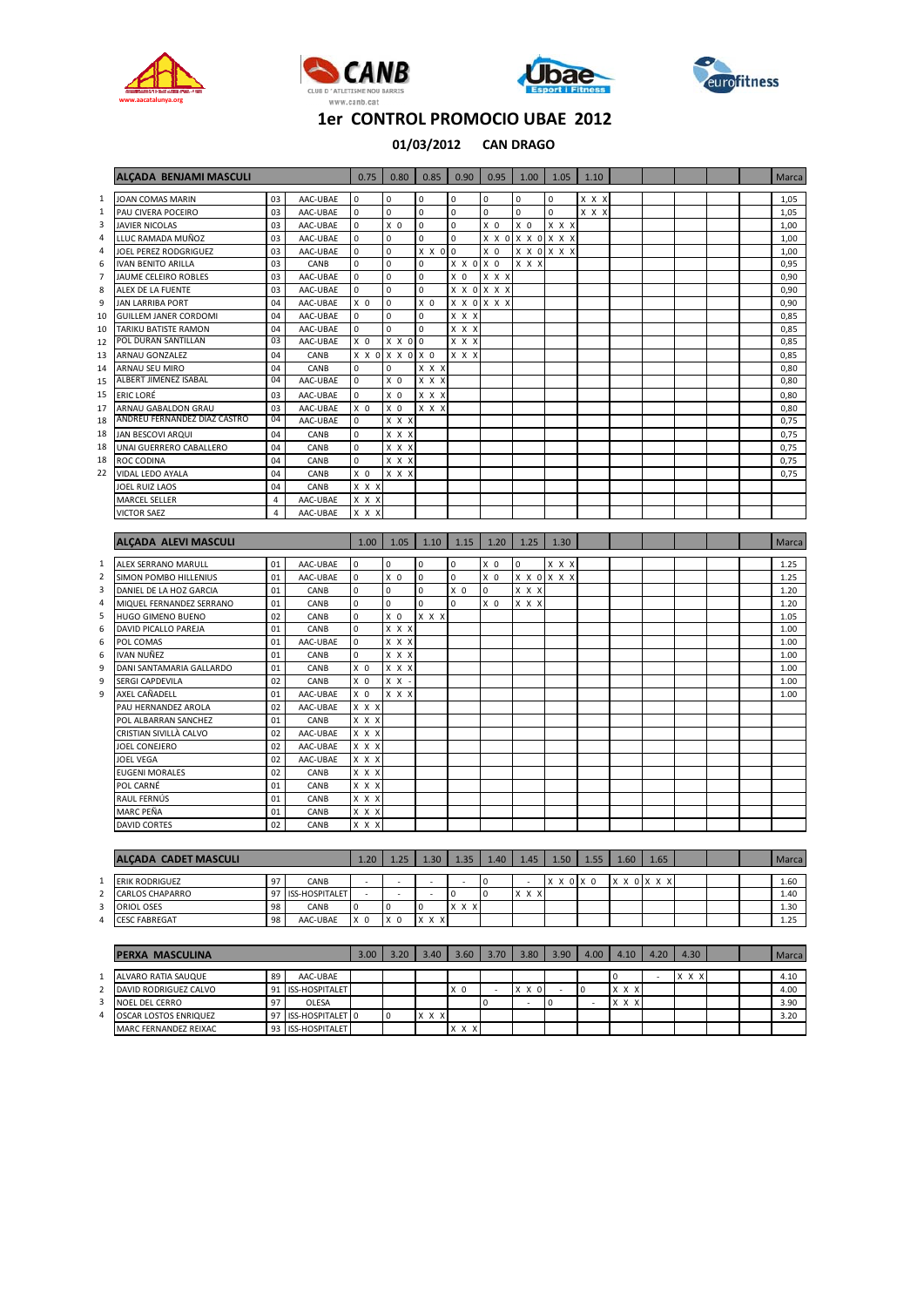







|    | <b>PES BENJAMI FEMENI</b>       |   |                   | 1 <sup>°</sup> | 2 <sup>o</sup> | 3 <sup>o</sup> |  | <b>MARCA</b> |
|----|---------------------------------|---|-------------------|----------------|----------------|----------------|--|--------------|
|    |                                 |   |                   |                |                |                |  |              |
| 1  | LARA DE LA HOZ GARCIA           | 4 | <b>NOU BARRIS</b> | 4.92           | 4.20           | 4.31           |  | 4.92         |
| 2  | <b>CLARA PRATS POCH</b>         | 3 | AAC-UBAE          | 4.55           | 3.73           | 3.42           |  | 4.55         |
| 3  | NEREA GUMA BERRAR               | 3 | AAC-UBAE          | 3.78           | 4.49           | 4.40           |  | 4.49         |
| 4  | <b>CLARA SERRANO MARULL</b>     | 3 | AAC-UBAE          | 3.25           | 3.65           | 4.18           |  | 4.18         |
| 5  | ALBA RUIZ HERNANDEZ             | 4 | <b>NOU BARRIS</b> | 3.64           | 4.06           | 3.54           |  | 4.06         |
| 6  | <b>CRISTINA DURAN ESTEVE</b>    | 3 | <b>NOU BARRIS</b> | 3.36           | 3.99           | 3.20           |  | 3.99         |
| 7  | DUNA MALET ARMENGOL             | 3 | AAC-UBAE          | 2.79           | 3.95           | 3.95           |  | 3.95         |
| 8  | <b>CARLOTA CERDAN PEREZ</b>     | 3 | <b>NOU BARRIS</b> | 3.79           | 3.65           | 3.64           |  | 3.79         |
| 9  | IGAMBO MUAKUKU EÑESO            | 4 | <b>NOU BARRIS</b> | 3.29           | 3.64           | 2.86           |  | 3.64         |
| 10 | <b>MERITXELL SANCHEZ MARTIN</b> | 3 | <b>NOU BARRIS</b> | 3.55           | 2.82           | 2.86           |  | 3.55         |
| 11 | NATALIA CABO CHECA              | 4 | <b>NOU BARRIS</b> | 3.33           | 2.20           | 2.34           |  | 3.33         |
| 12 | <b>EVA MENDEZ LOPEZ</b>         | 3 | AAC-UBAE          | 2.66           | 3.01           | 3.25           |  | 3.25         |
| 13 | <b>LAIA CANTARELL</b>           | 4 | AAC-UBAE          | 3.25           | 2.86           |                |  | 3.25         |
| 14 | <b>CLARA LAS HERAS RUPEREZ</b>  | 3 | AAC-UBAE          | 2.95           | 3.09           | 3.10           |  | 3.10         |
| 15 | <b>MARINA ABELLO SIMON</b>      | 4 | AAC-UBAE          | 2.93           | 2.77           | 2.96           |  | 2.96         |
| 16 | <b>RAQUEL CERDAN PEREZ</b>      | 4 | <b>NOU BARRIS</b> | 2.74           | 2.95           | 2.81           |  | 2.95         |
| 17 | <b>JOANA PUJADES DIAZ</b>       | 4 | <b>NOU BARRIS</b> | 1.59           | 2.74           | 2.76           |  | 2.76         |
| 18 | CARLA CASADESUS FERNANDEZ       | 3 | AAC-UBAE          | 2.69           | 1.37           | 2.50           |  | 2.69         |
| 19 | <b>RUTH BRONCANO SOPENA</b>     | 4 | AAC-UBAE          | 2.00           | 2.60           | 2.59           |  | 2.60         |
| 20 | <b>ELIA GARCIA ROVIRA</b>       | 4 | AAC-UBAE          | 1.83           | 2.53           | 1.97           |  | 2.56         |
| 21 | <b>PAULA MARCET</b>             | 4 | AAC-UBAE          | 1.59           | 1.87           | 2.29           |  | 2.29         |
| 22 | ALBA RINCON LOPERA              | 3 | AAC-UBAE          | 1.75           | 2.16           | 2.14           |  | 2.16         |
| 23 | LAURA MURADANE DELGADO          | 4 | <b>NOU BARRIS</b> | 1.92           | 1.89           | 1.80           |  | 1.92         |

|    | <b>PES INFANTIL FEMENI</b>     |                 |          | 19   | 79   | 30                       |  | <b>MARCA</b> |
|----|--------------------------------|-----------------|----------|------|------|--------------------------|--|--------------|
|    |                                |                 |          |      |      |                          |  |              |
| 1  | <b>CLARA GABALDON GRAU</b>     | 0 <sub>0</sub>  | CANB     | 8.28 | 7.56 | 8.93                     |  | 8.93         |
| 2  | <b>JULIA FERNANDEZ HERMOSO</b> | 99              | AAC-UBAE | 8.09 | 7.34 | 8.24                     |  | 8.24         |
| 3  | <b>MARIA BALLART VERNET</b>    | 99              | AAC-UBAE | 7.64 | 7.59 | 7.75                     |  | 7.75         |
| 4  | SANDRA GARCIA MONTERO          | 99              | CANB     | 7.52 | X    | 7.38                     |  | 7.52         |
| 5  | <b>JUDIT CRUZ HERNANDEZ</b>    | 99              | AAC-UBAE | 5.42 | 5.66 | 7.22                     |  | 7.22         |
| 6  | <b>ANGELA PASTOR DIAZ</b>      | 99              | AAC-UBAE | 6.99 | 6.57 |                          |  | 6.99         |
|    | NURIA SOLSONA SADURNI          | $00 \,$         | AAC-UBAE | 6.94 | 6.29 | 6.69                     |  | 6.94         |
| 8  | <b>ARAMI ROJAS</b>             | 99              | AAC-UBAE | 5.79 | 6.08 | 6.30                     |  | 6.30         |
| 9  | ANA PALOS MUNET                | 0 <sub>0</sub>  | CANB     | 5.76 | 6.03 | 6.23                     |  | 6.23         |
| 10 | <b>MARIONA GARCIA ROVIRA</b>   | $00 \,$         | AAC-UBAE | 5.85 | 6.20 | $\sim$                   |  | 6.20         |
| 11 | <b>NIRUTA LOPE</b>             | 99              | AAC-UBAE | 6.18 | 6.12 | $\overline{\phantom{a}}$ |  | 6.18         |
| 12 | <b>IRENE BENITO ARILLA</b>     | 99              | CANB     | 5.99 | 5.71 | 5.46                     |  | 5.99         |
| 13 | ALEXANDRA CIVERA POCEIRO       | 99              | AAC-UBAE | 5.36 | 5.33 | 5.92                     |  | 5.92         |
| 14 | <b>ALEXANDRA FONS TRAVER</b>   | 99              | CANB     | 4.92 | 5.47 | 5.73                     |  | 5.73         |
| 15 | <b>LAIA BALCELLS</b>           | 99              | AAC-UBAE | 5.72 | 5.54 | 5.64                     |  | 5.72         |
| 16 | ALBA HERNANDEZ DE AROLA        | 00 <sup>1</sup> | AAC-UBAE | 5.57 | 5.61 | 5.41                     |  | 5.61         |
| 17 | <b>MARIA TOLEDO VERACRUZ</b>   | $00 \,$         | AAC-UBAE | 5.31 | 5.60 | 4.98                     |  | 5.60         |
| 18 | ANDREA CIVERA POCEIRO          | 00 <sup>1</sup> | AAC-UBAE | 4.93 | 4.53 | $\sim$                   |  | 4.93         |
| 19 | ALICIA AGUINALIU DELGADO       | $00 \,$         | AAC-UBAE | X    | 4.82 | $\sim$                   |  | 4.82         |
| 20 | <b>MARIA GARCIA MONJE</b>      | 99              | CANB     | X    | 4.04 | 4.09                     |  | 4.09         |

|                | <b>TRIPLE INFANTIL FEMENI</b>  |         |          | 1 <sup>°</sup> | 2º   | 3 <sup>o</sup> |  | <b>MARCA</b> |
|----------------|--------------------------------|---------|----------|----------------|------|----------------|--|--------------|
|                |                                |         |          |                |      |                |  |              |
| $\mathbf{1}$   | ANGELA PASTOR DIAZ             | 99      | AAC-UBAE | 8.98           | 8.52 | 8.42           |  | 8.98         |
| $\overline{2}$ | CLARA GABALDON GRAU            | $00 \,$ | AAC-UBAE | 8.67           | 8.60 | 8.91           |  | 8.91         |
| 3              | <b>JULIA FERNANDEZ HERMOSO</b> | 99      | AAC-UBAE | 8.51           | 8.79 | 7.77           |  | 8.79         |
| 4              | <b>ARAMI ROJAS</b>             | 99      | AAC-UBAE | 8.53           | 8.76 | 8.68           |  | 8.76         |
| 5              | NURIA SOLSONA SADURNI          | 00      | AAC-UBAE | X              | 8.44 | 8.04           |  | 8.44         |
| 6              | <b>MARIA BALLART VERNET</b>    | 99      | AAC-UBAE | 8.20           | X    | 8.31           |  | 8.31         |
| 7              | ALEXANDRA CIVERA POCEIRO       | 99      | AAC-UBAE | 7.56           | 7.80 | 8.12           |  | 8.12         |
| 8              | ALBA HERNANDEZ DE AROLA        | $00 \,$ | AAC-UBAE | 7.69           | 7.84 | 7.66           |  | 7.84         |
| 9              | <b>JUDIT CRUZ</b>              | 99      | AAC-UBAE | 7.53           | 7.84 | X              |  | 7.84         |
| 10             | ANDREA CIVERA POCEIRO          | 00      | AAC-UBAE | 6.69           | 7.73 | 6.88           |  | 7.73         |
| 11             | LAIA BALCELLS                  | 99      | AAC-UBAE | 7.00           | 7.51 | 7.65           |  | 7.65         |
| 12             | <b>MARIONA GARCIA ROVIRA</b>   | 00      | AAC-UBAE | 6.46           | 7.16 | 7.18           |  | 7.18         |
| 13             | <b>MARIA TOLEDO VERACRUZ</b>   | 00      | AAC-UBAE | X              | 6.50 | 6.98           |  | 6.98         |
| 14             | <b>NIRUTA LOPE</b>             | 99      | AAC-UBAE | x              | 6.96 | 6.34           |  | 6.96         |
|                | ALICIA AGUINALIU DELGADO       | 00      | AAC-UBAE | X              | X    | X              |  |              |
|                | <b>MARIA GARCIA MONJE</b>      | 99      | CANB     | x              | x    | X              |  |              |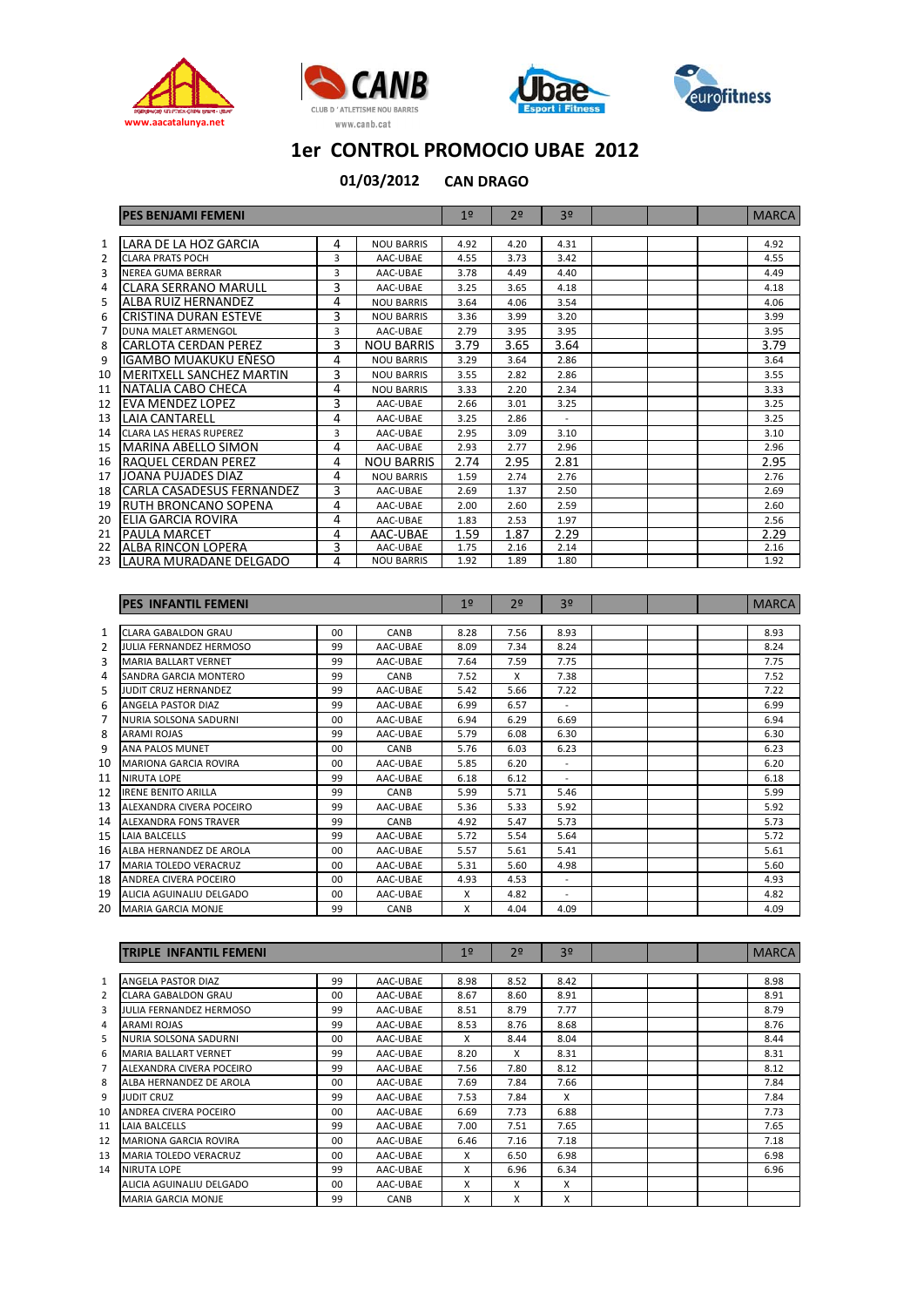







|                | <b>TRIPLE CADET FEMENI</b>                         |          |                      | 1 <sup>°</sup> | 2 <sup>o</sup>               | 3 <sup>o</sup>               | 4 <sup>°</sup> | 5 <sup>o</sup> | 6 <sup>2</sup> | <b>MARCA</b> |
|----------------|----------------------------------------------------|----------|----------------------|----------------|------------------------------|------------------------------|----------------|----------------|----------------|--------------|
|                |                                                    |          |                      |                |                              |                              |                |                |                |              |
| 1              | <b>AGATA JULIA ROSSELL</b>                         | 97       | CANB                 | 9.42           | 9.12                         | 9.38                         | X              | 8.46           | 9.23           | 9.42         |
| $\overline{2}$ | <b>MARIA SALA QUIROGA</b>                          | 98       | AAC-UBAE             | x              | X                            | X                            | X              | 8.90           | 9.32           | 9.32         |
| 3              | SARA LOPEZ BAUTISTA DE LISBONA                     | 97       | AAC-UBAE             | X              | 9.09                         | 9.08                         | X              | 9.06           | X              | 9.09         |
| 4              | <b>CLAUDIA GIL MARTIN</b>                          | 98       | AAC-UBAE             | 8.95           | 9.01                         | X                            | 9.02           | 8.95           | X              | 9.02         |
| 5              | SILVIA JULIA ROSSELL                               | 98       | CANB                 | 8.25           | X                            | 8.20                         | X              | X              | $\overline{a}$ | 8.25         |
|                |                                                    |          |                      |                |                              |                              |                |                |                |              |
|                | <b>TRIPLE CADET FEMENI</b>                         |          | Vent                 | 1 <sup>°</sup> | 2 <sup>o</sup>               | 3 <sup>o</sup>               | 4 <sup>°</sup> | 5 <sup>o</sup> | 6º             |              |
|                |                                                    |          |                      |                |                              |                              |                |                |                |              |
| 1              | <b>AGATA JULIA ROSSELL</b>                         | 97       | CANB                 | 0,5            | $\mathbf 0$                  | $\mathbf 0$                  | $\mathbf{0}$   | $\mathbf 0$    | $\mathbf 0$    |              |
| $\overline{2}$ | <b>MARIA SALA QUIROGA</b>                          | 98       | AAC-UBAE             | 0,5            | $\mathbf 0$                  | 0,7                          | 0,8            | 0,8            | $\mathbf 0$    |              |
| 3              | SARA LOPEZ BAUTISTA DE LISBONA                     | 97       | AAC-UBAE             | 0,8            | $\mathbf 0$                  | 0,7                          | $\mathbf 0$    | 0,2            | 0,3            |              |
| 4              | <b>CLAUDIA GIL MARTIN</b>                          | 98       | AAC-UBAE             | 0,3            | 0,5                          | 0,3                          | 0,4            | 0,7            | 0              |              |
| 5              | SILVIA JULIA ROSSELL                               | 98       | CANB                 | $\mathbf{1}$   | 0                            | $\pmb{0}$                    | 0,4            | 0,2            |                |              |
|                |                                                    |          |                      |                |                              |                              |                |                |                |              |
|                | <b>DISC ABSOLUT FEMENI</b>                         |          |                      | 1 <sup>°</sup> | 2 <sup>o</sup>               | 3 <sup>o</sup>               | 4 <sup>°</sup> | 5 <sup>o</sup> | 6 <sup>9</sup> | <b>MARCA</b> |
| 1              | MARINA MUZAS PEREZ                                 | 94       | UGEB                 | 41.97          | X                            | 42.04                        | 36.24          | 40.85          | 41.65          | 42.04        |
| $\overline{2}$ | ANDREA ALARCON SANCHEZ                             | 94       | AAC-UBAE             | 31.30          | 34.18                        | 34.03                        | 35.34          | 33.18          | 33.41          | 35.34        |
|                |                                                    |          |                      |                |                              |                              |                |                |                |              |
|                | <b>DISC CADET FEMENI</b>                           |          |                      | 1 <sup>°</sup> | 2 <sup>o</sup>               | 3 <sup>o</sup>               | 4 <sup>°</sup> | 5 <sup>o</sup> | 6 <sup>2</sup> | <b>MARCA</b> |
|                |                                                    |          |                      |                |                              |                              |                |                |                |              |
| 1              | LAIA VEGA VIDAL                                    | 98       | AAC-UBAE             | X              | 22.62                        | 26.16                        | X              | 22.04          | 26.15          | 26.16        |
|                | <b>PES BENJAMI MASCULI</b>                         |          |                      | 1 <sup>°</sup> | 2 <sup>o</sup>               | 3 <sup>o</sup>               |                |                |                | <b>MARCA</b> |
|                |                                                    |          |                      |                |                              |                              |                |                |                |              |
|                |                                                    |          |                      |                |                              |                              |                |                |                |              |
| 1              |                                                    | 04       | CANB                 | 4.13           | $\overline{a}$               | $\overline{a}$               |                |                |                | 4.13         |
| $\overline{2}$ | <b>HECTOR CORNELLAS</b>                            | 03       |                      |                | $\overline{a}$               | $\overline{a}$               |                |                |                | 3.98         |
| 3              | ARNAU GABALDON GRAU<br>ALEX DE LA FUENTE           | 03       | AAC-UBAE<br>AAC-UBAE | 3.98<br>3.96   | $\overline{\phantom{a}}$     | $\sim$                       |                |                |                | 3.96         |
| 3              |                                                    | 03       |                      |                |                              |                              |                |                |                | 3.96         |
| 5              | <b>JAVIER NICOLAS</b><br>JAUME CELEIRO ROBLES      | 03       | AAC-UBAE<br>AAC-UBAE | 3.96<br>3.31   | $\overline{a}$               | $\overline{a}$               |                |                |                | 3.31         |
| 6              | <b>JOAN COMAS MARIN</b>                            | 03       | AAC-UBAE             | 3.19           | $\overline{a}$               | $\overline{a}$               |                |                |                | 3.19         |
| $\overline{7}$ | POL DURAN SANTILLAN                                | 03       | AAC-UBAE             | 3.08           | $\qquad \qquad \blacksquare$ |                              |                |                |                | 3.08         |
| 8              | UNAI GUERRERO CABALLERO                            | 04       | CANB                 | 3.05           | J.                           | $\overline{a}$               |                |                |                | 3.05         |
| 9              | <b>JAN LARRIBA PORT</b>                            | 04       | AAC-UBAE             | 2.98           | $\overline{a}$               | $\overline{a}$               |                |                |                | 2.98         |
| 10             | <b>ERIC LORÉ</b>                                   | 04       | AAC-UBAE             | 2.94           |                              |                              |                |                |                | 2.94         |
| 11             | <b>GUILLEM JANER CORDOMI</b>                       | 04       | AAC-UBAE             | 2.90           |                              |                              |                |                |                | 2.90         |
| 12             | TARIKU BATISTE RAMON                               | 04       | AAC-UBAE             | 2.88           | $\overline{a}$               | $\overline{a}$               |                |                |                | 2.88         |
| 13             | <b>ROC CODINA</b>                                  | 04       | CANB                 | 2.86           | $\overline{a}$               | $\overline{a}$               |                |                |                | 2.86         |
| 14             |                                                    | 03       |                      |                | $\overline{a}$               | $\sim$                       |                |                |                |              |
|                | JOEL PEREZ RODRIGUEZ                               |          | AAC-UBAE             | 2.84           |                              |                              |                |                |                | 2.84         |
| 14             | <b>JOEL LUCEA</b>                                  | 03       | AAC-UBAE             | 2.84           | $\overline{a}$               | $\overline{a}$               |                |                |                | 2.84         |
| 16             | <b>ALEX CUERDA</b>                                 | 04       | CANB                 | 2.81           | $\overline{a}$               | L.                           |                |                |                | 2.81         |
| 17<br>18       | ANDREU FERNANDEZ DIAZ CASTRO<br><b>JAN VESCOVI</b> | 04<br>04 | AAC-UBAE<br>CANB     | 2.79<br>2.74   | $\overline{\phantom{a}}$     | $\overline{a}$               |                |                |                | 2.79<br>2.74 |
| 19             | <b>VIDAL LEDO</b>                                  | 04       | CANB                 | 2.61           |                              |                              |                |                |                | 2.61         |
| 20             |                                                    | 04       |                      |                | $\overline{a}$               | $\mathcal{L}$                |                |                |                |              |
| 21             | MARCEL SELLER MARIN<br><b>MATEU REINA</b>          | 04       | AAC-UBAE<br>CANB     | 2.52<br>2.50   | $\overline{\phantom{a}}$     | $\qquad \qquad \blacksquare$ |                |                |                | 2.52<br>2.50 |
| 22             | ALBERT JIMENEZ ISABAL                              | 04       | AAC-UBAE             | 2.31           |                              | L.                           |                |                |                | 2.31         |
| 23             | <b>VICTOR SAEZ</b>                                 | 03       | AAC-UBAE             | 2.17           | $\overline{a}$               | $\overline{a}$               |                |                |                | 2.17         |
| 24             | <b>JOEL RUIZ LAOS</b>                              | 04       | CANB                 | Χ              |                              |                              |                |                |                |              |
| 25<br>26       | PAU CIVERA POCEIRO<br><b>ARNAU FEU</b>             | 03<br>04 | AAC-UBAE<br>CANB     | X<br>X         | $\overline{a}$               | $\overline{\phantom{a}}$     |                |                |                |              |